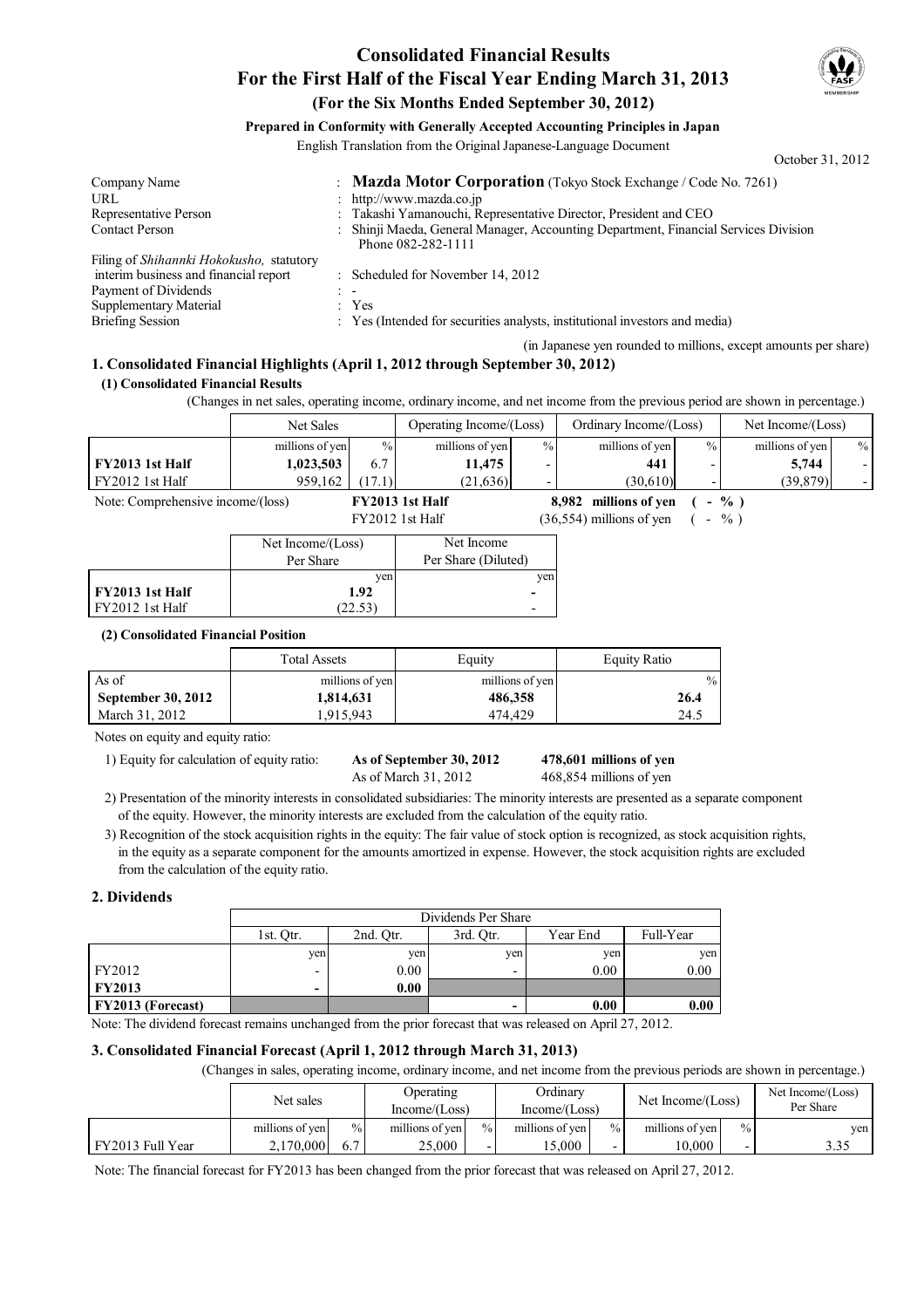**Notes:**

### **(1) Changes in Significant Subsidiaries during the period (changes in specified subsidiaries resulting in the change in scope of consolidation):** None Newly added subsidiaries: None Excluded subsidiaries: None Note: Please refer to "(7) Changes in Consolidation Scope and Application of Equity Method" on Page 14 of the attachment.

**(2) Unique to Preparing Quarterly Consolidated Financial Statements:** None

#### **(3) Changes in accounting policies/ Changes in accounting estimates / Restatement:**

| 1) Changes in accounting policies with accompanying revision of accounting standards | Yes  |
|--------------------------------------------------------------------------------------|------|
| 2) Voluntary changes in accounting policies except 1)                                | None |
| 3) Changes in accounting estimates                                                   | Yes  |
| 4) Restatement                                                                       | None |

Note: Please refer to "(2) Changes in accounting policies / Changes in accounting estimates / Restatement" on Page 4 of the attachment.

| (4) Number of Shares Outstanding (Common Stock)         |                                                                                |                                              |
|---------------------------------------------------------|--------------------------------------------------------------------------------|----------------------------------------------|
| 1) Shares issued (including treasury shares)            | As of September 30, 2012<br>As of March 31, 2012                               | 2,999,377,399 shares<br>2,999,377,399 shares |
| 2) Treasury shares                                      | As of September 30, 2012<br>As of March 31, 2012                               | 10,205,701 shares<br>10,201,538 shares       |
| 3) The average number of outstanding shares over period | For 6 months ended September 30, 2012<br>For 6 months ended September 30, 2011 | 2,989,173,383 shares<br>1,770,182,667 shares |

#### **Note on Progress in Quarterly Review Procedures by Independent Auditors**

This document is out of the scope of the quarterly review procedures based on the Financial Instruments and Exchange Act. The quarterly review procedures for the financial statements under this Act have not been completed as of the timing of disclosure of this document.

#### **Cautionary Statements with Respect to Forward-Looking Statements**

The financial forecast and other descriptions of the future presented in this document are an outlook based on our judgments and projections. The judgments and projections are based on information presently available. As such, the financial forecast and future descriptions are subject to uncertainties and risks, and are not contemplated to ensure the fulfillment thereof.

Accordingly, the actual financial performance may vary significantly due to various factors.

For detail such as precondition of the financial forecast, please refer to "1. Qualitative Information on Consolidated Results for the Quarterly Period - (3) Consolidated Financial Forecast" on page 3 of the attachment.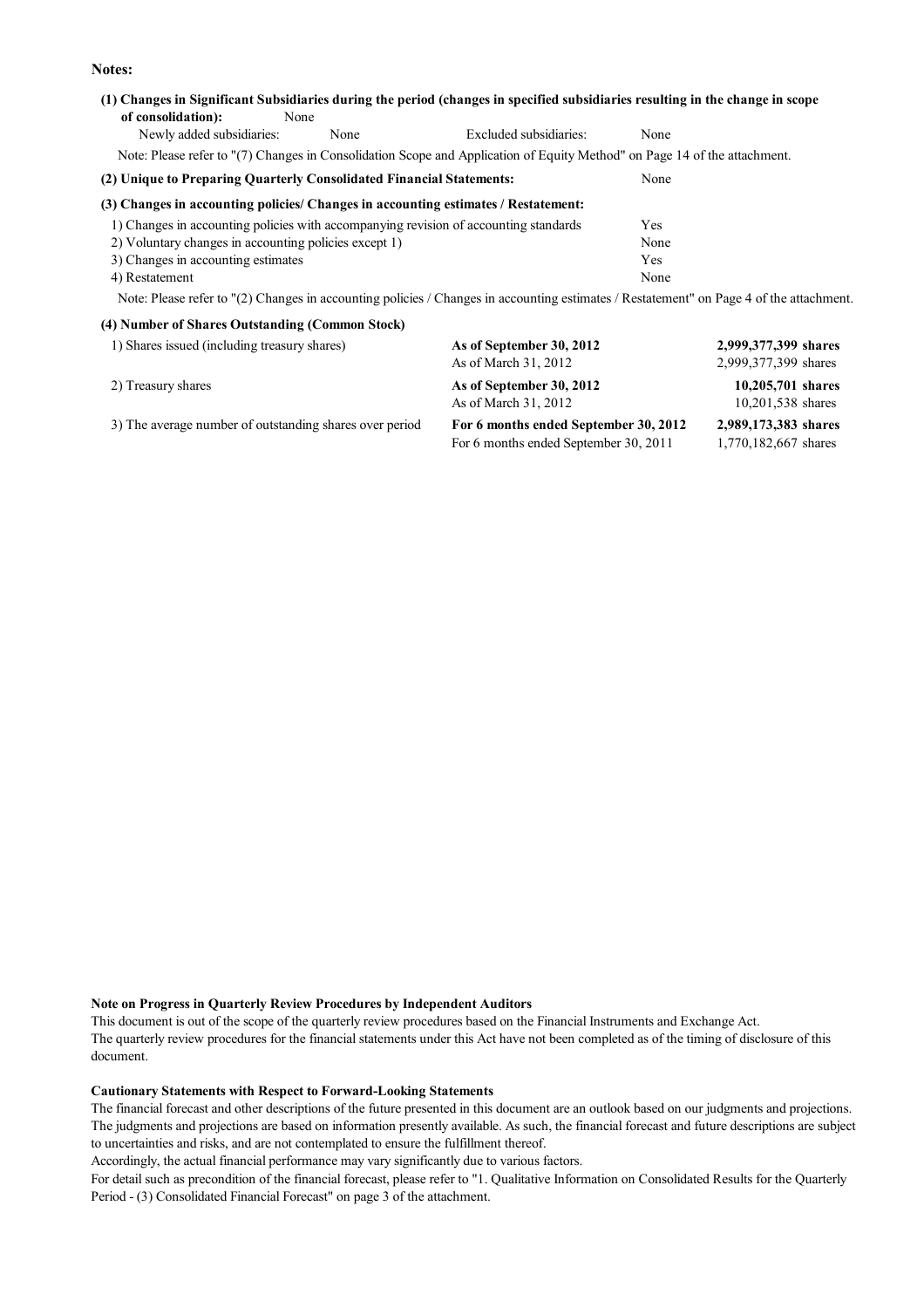## **ATTACHMENT**

**Table of Contents**

| 1. Qualitative Information on Consolidated Results for the Quarterly Period             |  |
|-----------------------------------------------------------------------------------------|--|
|                                                                                         |  |
|                                                                                         |  |
|                                                                                         |  |
|                                                                                         |  |
|                                                                                         |  |
| (2) Changes in accounting policies / Changes in accounting estimates / Restatement P. 4 |  |
|                                                                                         |  |
|                                                                                         |  |
| (2) Consolidated Statements of Operations and Comprehensive Income P. 8                 |  |
| For the first half ended September 30, 2012 and 2011                                    |  |
|                                                                                         |  |
|                                                                                         |  |
| For the three months ended September 30, 2012 and 2011                                  |  |
|                                                                                         |  |
|                                                                                         |  |
|                                                                                         |  |
|                                                                                         |  |
|                                                                                         |  |
|                                                                                         |  |
| (7) Changes in Consolidation Scope and Application of Equity Method P. 14               |  |
|                                                                                         |  |
|                                                                                         |  |
|                                                                                         |  |

# **(Reference)**

**Financial Summary (Consolidated) For the First half of the Fiscal Year Ending March 31, 2013**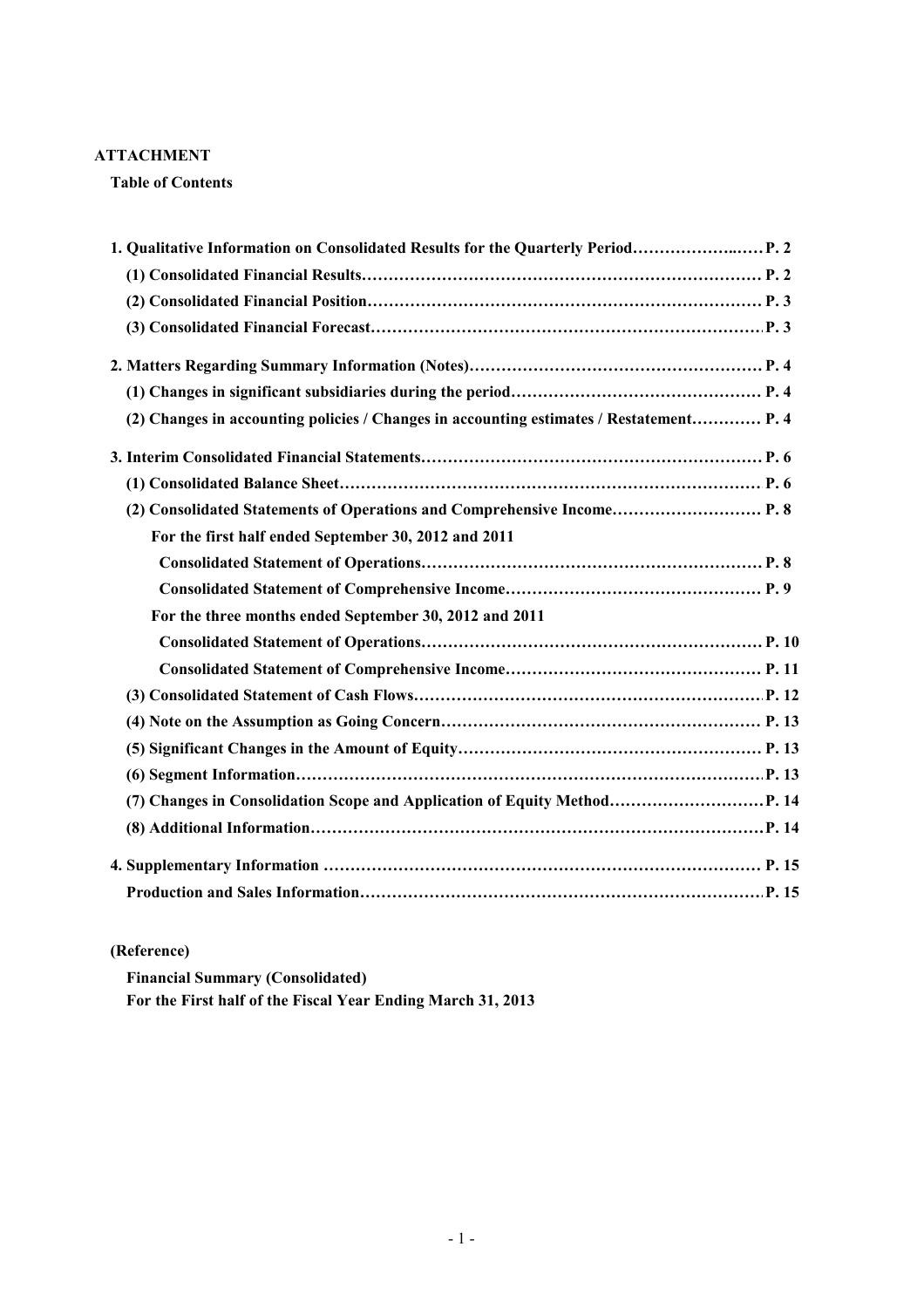# **1. Qualitative Information on Consolidated Results for the Quarterly Period (1) Consolidated Financial Results**

Economic and business environment surrounding the Mazda Group for the first half of Fiscal Year ending March 31, 2013 was as follows. In overseas, overall a sense of economic stagnation was deepened affected by the slow-paced economic recovery in U.S., the economic stagnation in European countries, and the slowdown in economic growth in emerging countries including China. In Japan, there has been a concern about a downturn in economy due to a decline in external demand as a result of slowdown in the global economy and the prolonged strong yen.

Under such situation, consolidated sales for the first half of Fiscal Year ending March 31, 2013, increased by ¥64.3 billion (up 6.7%) year-over-year to ¥1,023.5 billion, owing to the volume and mix improvement. Consolidated operating results amounted to a profit of ¥11.5 billion, owing to the improvement in volume,

products mix and cost in the face of a strong yen. (Consolidated operating result in the first half of last fiscal year was a loss of ¥21.6 billion.) Consolidated ordinary results amounted to a profit of ¥0.4 billion, while that in the first half of last fiscal year was a loss of ¥30.6 billion. Consolidated net results amounted to a profit of ¥5.7 billion, while that in the first half of last fiscal year was a loss of ¥39.9 billion.

Year-over-year performance in retail volume by primary markets for the first half of Fiscal Year ending March 31, 2013 was as follows. In Japan, retail volume increased by 15.8% year-over-year to 110 thousand units; mainly due to the strong sales of "Mazda CX-5".

In North America, retail volume remained unchanged from the previous year to 182 thousand units. In Europe, retail volume was down 6.2% to 85 thousand units affected by the economic stagnation in spite of increase in sales in Russia. In China, retail volume was down 15.4% to 90 thousand units affected by slowdown of economic expansion and intensifying competition. In other areas, retail volume was up 12.2% to 146 thousand units through high level of sales maintained in Australia and ASEAN countries. As a result, the global retail volume was 613 thousand units, up 1.4% from the same period of the last fiscal year.

Performance by reportable segment for the first half of Fiscal Year ending March 31, 2013 was as follows.

In Japan, net sales increased by ¥37.5 billion (up 4.5%) year-over-year to ¥872.6 billion and segment profit (operating profit) increased by ¥49.4 billion to ¥31.9 billion. In North America, net sales increased by ¥53.1 billion (up 22.0%) year-over-year to ¥295.0 billion and segment loss (operating loss) increased by ¥3.6 billion to ¥26.0 billion. In Europe, net sales decreased by ¥19.8 billion (down 12.1%) year-over-year to ¥143.4 billion and segment income (operating income) decreased by ¥6.1 billion to ¥0.3 billion. In other areas, net sales increased by ¥45.7 billion (up 31.6%) year-over-year to ¥190.1 billion and segment income (operating income) increased by ¥2.8 billion to ¥8.6 billion.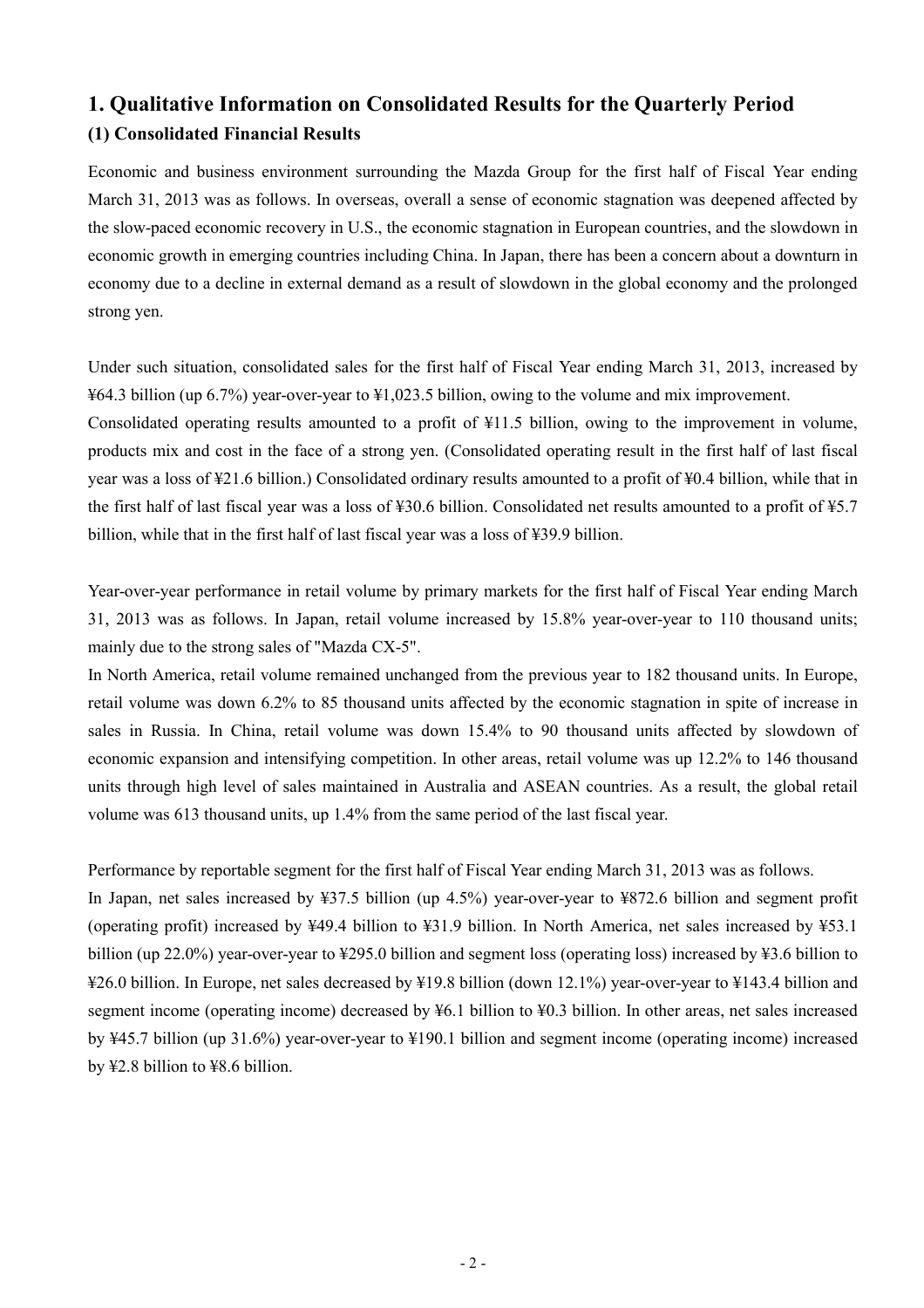### **(2) Consolidated Financial Position**

### (Assets, Liabilities and Equity)

As of September 30, 2012, total assets amounted to ¥1,814.6 billion, a decrease of ¥101.3 billion compared to the end of the last fiscal year. Total liabilities amounted to ¥1,328.3 billion, a decrease of ¥113.2 billion compared to the end of the last fiscal year.

Equity as of September 30, 2012 increased by ¥11.9 billion to ¥486.4 billion compared to the end of the last fiscal year. Equity ratio increased by 1.9 percentage points from the end of the last fiscal year to 26.4% (The equity ratio after the recognition of equity credit attributes of the Subordinated Loan was 28.3%).

### (Cash Flows)

As of September 30, 2012, cash and cash equivalents amounted to ¥420.4 billion, a decrease of ¥56.9 billion compared to the end of last fiscal year.

For the first half of Fiscal Year ending March 31, 2013, net cash used in operating activities was ¥11.7 billion, mainly reflecting an increase in inventories, a decrease in accounts receivable, and a decrease in accounts payable. (For the first half of the last fiscal year, net cash used in operating activities was ¥21.0 billion.)

Net cash used in investing activities amounted to ¥7.9 billion, mainly reflecting capital expenditure for the acquisition of tangible fixed assets and intangible fixed assets of ¥37.1 billion and the proceeds from sales of tangible fixed assets of ¥15.1 billion. (For the first half of the last fiscal year, net cash used in investing activities was ¥30.4 billion.)

As a result, consolidated free cash flow (net of operating and investing activities) was negative ¥19.6 billion. (For the first half of the last fiscal year, consolidated free cash flow was negative ¥51.4 billion.)

Also, net cash used in financing activities amounted to ¥29.9 billion, mainly reflecting the redemption of bond. (For the first half of the last fiscal year, net cash provided by financing activities was ¥90.2 billion.)

As of September 30, 2012, after deducting cash and cash equivalents from financial debt, net financial debt totaled ¥324.3 billion, an increase of ¥23.6 billion from the end of the last fiscal year, and the net debt-to-equity ratio was at 67.8% (Net-debt-to-equity ratio after the recognition of equity credit attributes of the Subordinated Loan was 56.3%).

### **(3) Consolidated Financial Forecast**

As a result of reviewing the exchange rate assumption and global retail volume forecast, we have revised the financial forecast for Fiscal Year ending March 2013, as shown in next page. The prior forecast was announced on April 27, 2012.

We have changed the forecasts for net sales and operating income mainly due to the decrease in sales volume in China, while the forecasts for ordinary income and net income remain unchanged from the previous forecast. Under the severe situation, Mazda Group will continue to powerfully advance the principal measures under the Structural Reform Plan including improvements of the product mix and the cost.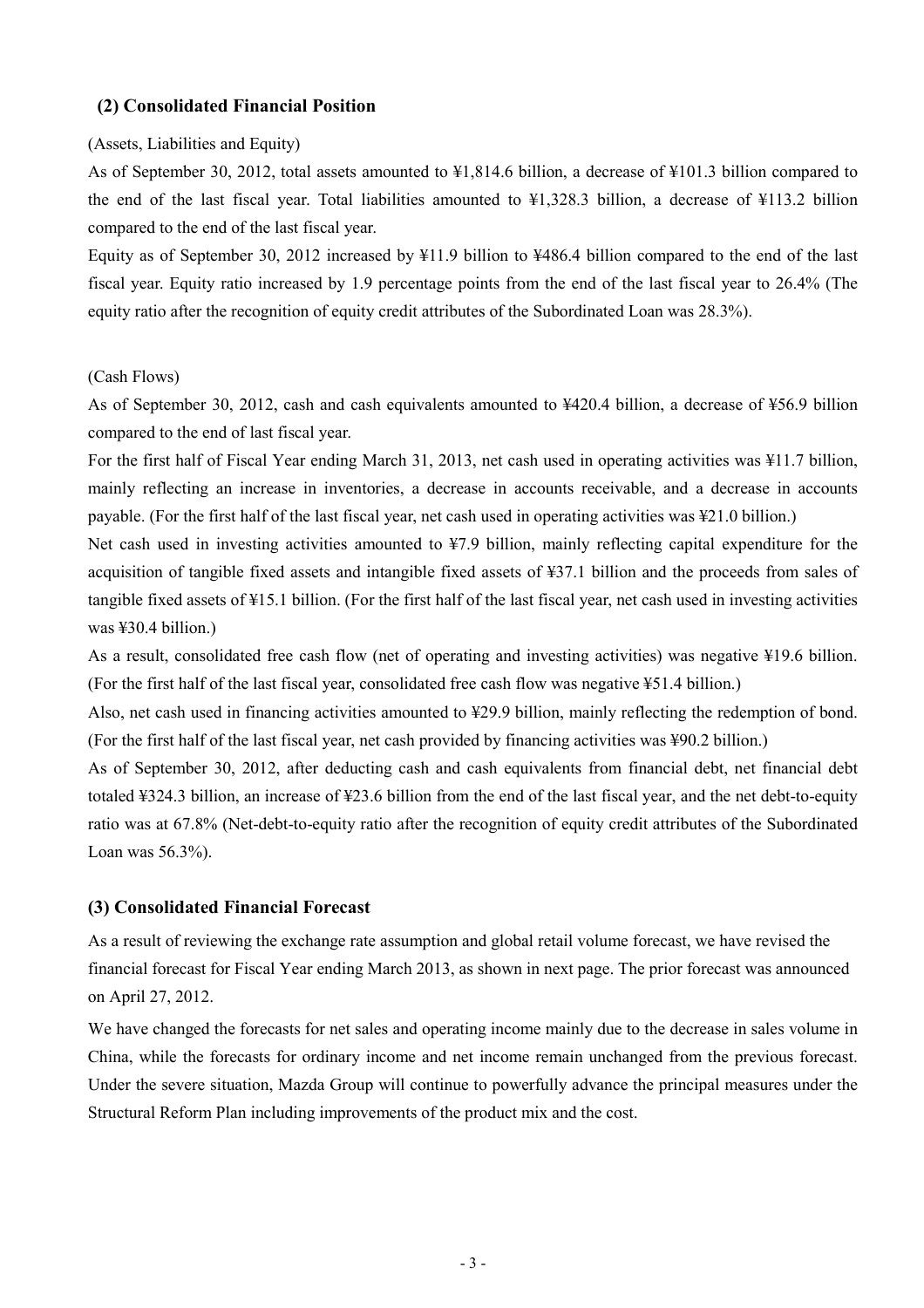|                  | <b>Full Year</b>                    | vs. Last Fiscal Year |
|------------------|-------------------------------------|----------------------|
| Net sales        | $\text{\textsterling}2,170$ billion | up 6.7%              |
| Operating income | $\frac{1}{2}$ 25 billion            |                      |
| Ordinary income  | $\frac{1}{2}$ 15 billion            |                      |
| Net income       | $\frac{1}{2}$ 10 billion            |                      |

### **Consolidated Financial Forecast (Fiscal Year ending March 2013)**

The exchange rate assumptions for the full year forecast are ¥80 to the dollar and ¥100 to the Euro (¥80 to the dollar and ¥100 to the Euro for the second half of the fiscal year).

|               | <b>Full Year</b>     | vs. Last Fiscal Year |
|---------------|----------------------|----------------------|
| Domestic      | 214 thousand units   | $up\ 4.1\%$          |
| North America | 383 thousand units   | $up$ 3.0%            |
| Europe        | 182 thousand units   | $down~0.4\%$         |
| China         | 170 thousand units   | down 23.6%           |
| Other         | 306 thousand units   | $up 16.0\%$          |
| Total         | 1,255 thousand units | $up\ 0.7\%$          |

### **Global Retail Volume Forecast (Fiscal Year ending March 2013)**

Note: The forecast stated above is based on management's judgment and views in the light of information presently available. By nature, such forecasts are subject to risks and uncertainties, and are not contemplated to ensure the fulfillment thereof. Therefore, we advise against making an investment decision by solely relying on this forecast. Variables that could affect the actual financial results include, but are not limited to, the economic environments surrounding our business areas and fluctuations in yen-to-dollar and other exchange rates.

# **2. Matters Regarding Summary Information (Notes) (1) Changes in Significant Subsidiaries during the period**

None.

Regarding the changes in consolidation scope for the first half of Fiscal Year ending March 31, 2013, please refer to "(7) Changes in Consolidated Scope and Application of Equity Method" on Page 14.

# **(2) Changes in accounting policies / Changes in accounting estimates / Restatement**

### (Changes in accounting estimates)

Useful lives and residual values of tangible fixed assets of Mazda were estimated by a method equivalent to the provisions of Japanese income tax law until last Fiscal Year ended March 31, 2012.

The use of machinery and equipment, tools, furniture and fixtures was investigated as the utility of production facility is broadened in line with the introduction of the next generation models equipped with SKYACTIV, manufactured by flexible production system led by Monotsukuri (Manufacturing) Innovation and the increase in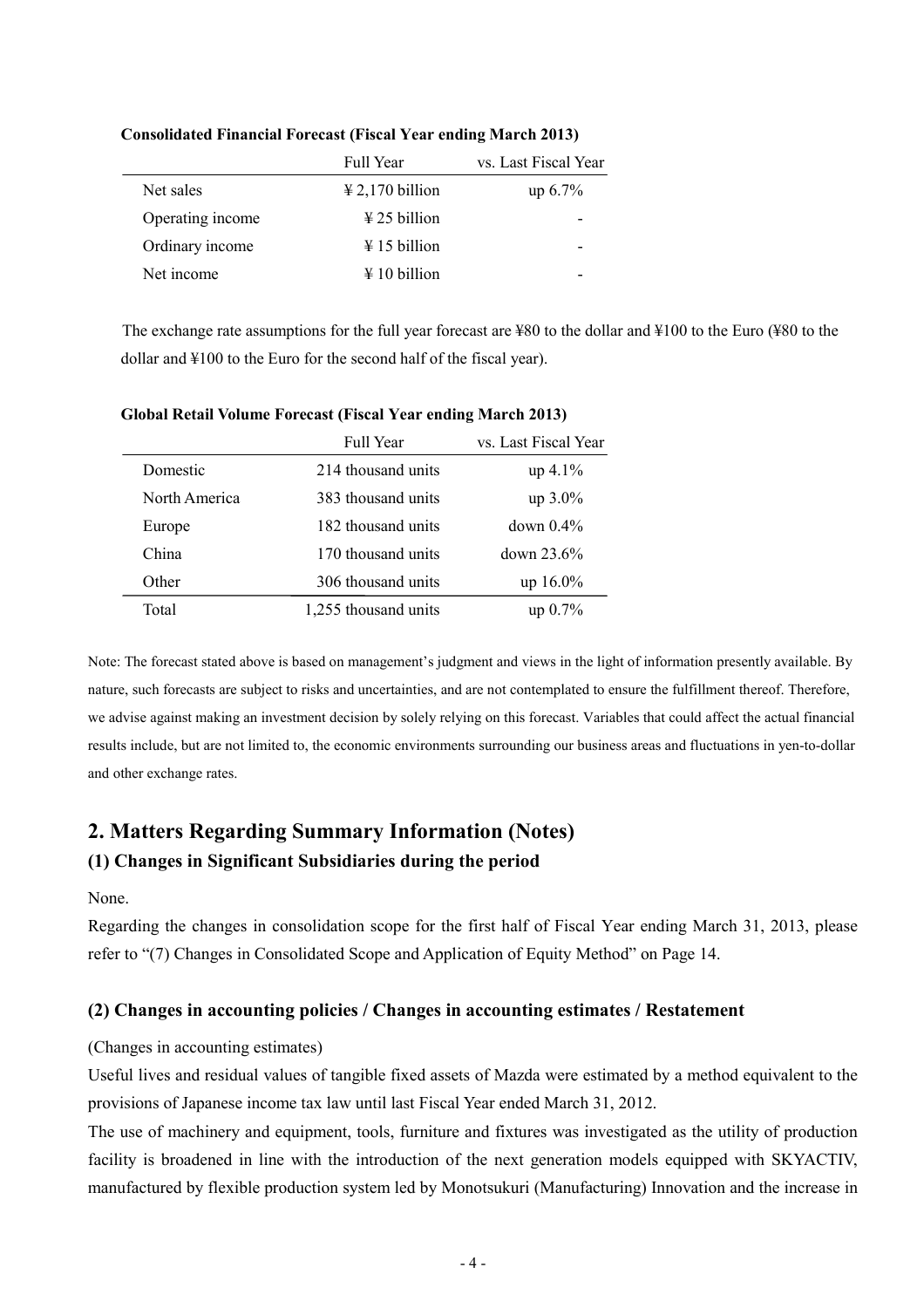investment in associated production facility.

As a result of the above mentioned research, useful lives for most of the tangible fixed assets turned out to be longer. The effect of the change in useful lives was recognized prospectively from the first quarter for Fiscal Year ending March 31, 2013. Also, residual values for all of the tangible fixed assets were revised as it will be one yen at the end of the useful lives.

By the above mentioned changes in useful lives, operating income for the first half of Fiscal Year ending March 31, 2013 increased by ¥2,616 million, ordinary income and income before income taxes increased by ¥2,698 million, respectively.

(Changes in accounting policies which are difficult to distinguish from changes in accounting estimates) From the first quarter of Fiscal Year ending March 31, 2013, domestic consolidated subsidiaries changed the depreciation method based on the reform amendment tax law for depreciable assets acquired on or after April 1, 2012. The effect of this change on the consolidated statement of operations for the first half of Fiscal Year ending March 31, 2013 is immaterial.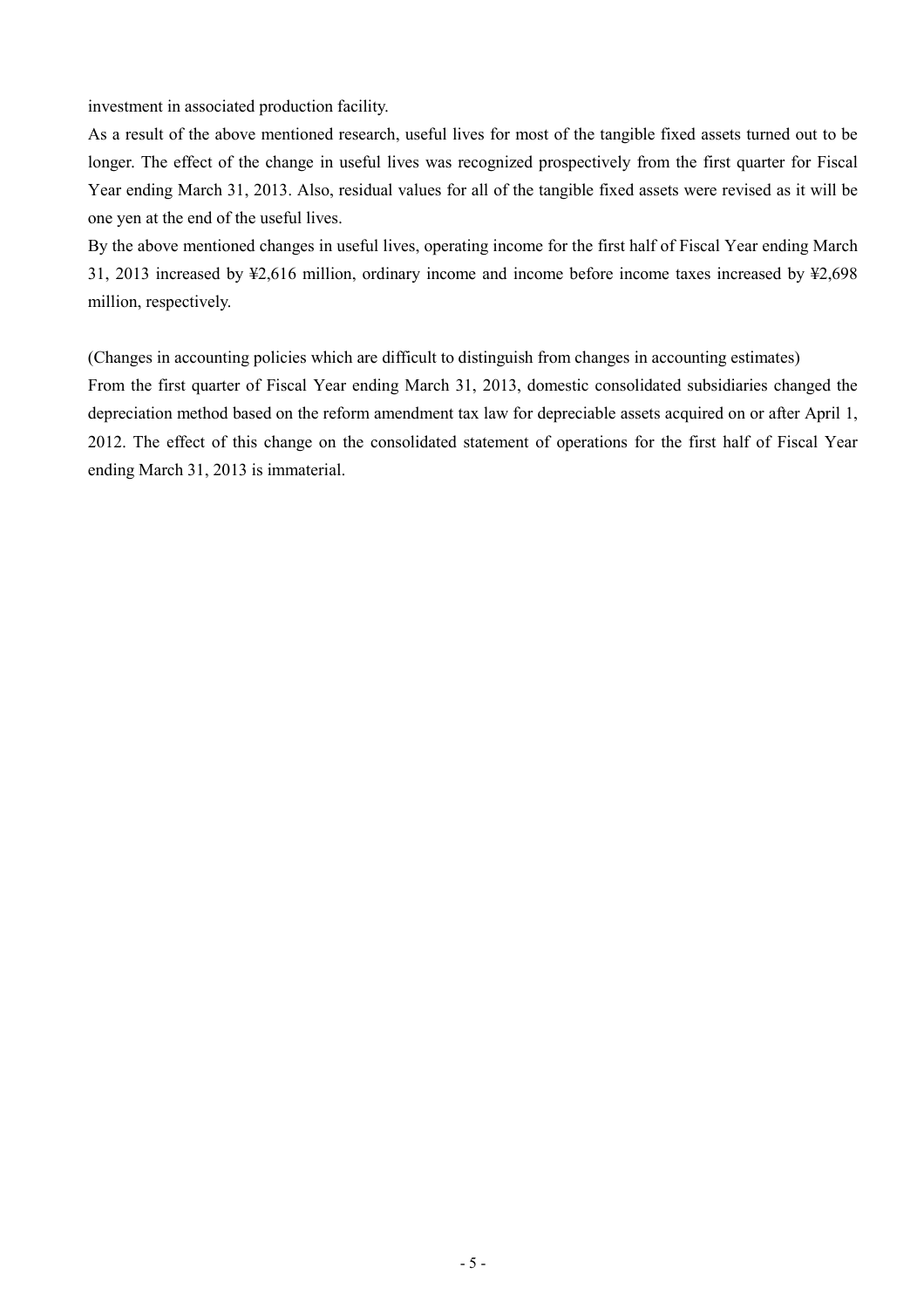# **3. Interim Consolidated Financial Statements**

# **(1) Consolidated Balance Sheet**

**(September 30 and March 31, 2012)**

|                                          |       |                | (Millions of Yen)         |
|------------------------------------------|-------|----------------|---------------------------|
|                                          |       | FY2012         | <b>FY2013</b>             |
|                                          | As of | March 31, 2012 | <b>September 30, 2012</b> |
| <b>ASSETS</b>                            |       |                |                           |
| <b>Current Assets:</b>                   |       |                |                           |
| Cash and time deposits                   |       | 228,442        | 253,204                   |
| Trade notes and accounts receivable      |       | 166,008        | 128,654                   |
| Securities                               |       | 249,874        | 170,717                   |
| Inventories                              |       | 216,190        | 224,753                   |
| Other                                    |       | 130,640        | 125,275                   |
| Allowance for doubtful receivables       |       | (1, 457)       | (1,076)                   |
| Total current assets                     |       | 989,697        | 901,527                   |
| <b>Fixed Assets:</b>                     |       |                |                           |
| Tangible fixed assets:                   |       |                |                           |
| Buildings and structures (net)           |       | 142,094        | 140,558                   |
| Machinery, equipment and vehicles (net)  |       | 157,070        | 150,030                   |
| Land                                     |       | 426,700        | 409,986                   |
| Leased assets (net)                      |       | 8,391          | 6,710                     |
| Other (net)                              |       | 49,981         | 58,388                    |
| Total tangible fixed assets              |       | 784,236        | 765,672                   |
| Intangible fixed assets                  |       | 20,736         | 19,845                    |
| Investments and other fixed assets:      |       |                |                           |
| Investment securities                    |       | 93,358         | 100,968                   |
| Other                                    |       | 32,227         | 31,135                    |
| Allowance for doubtful receivables       |       | (3,787)        | (3,992)                   |
| Investment valuation allowance           |       | (524)          | (524)                     |
| Total investments and other fixed assets |       | 121,274        | 127,587                   |
| Total fixed assets                       |       | 926,246        | 913,104                   |
| <b>Total Assets</b>                      |       | 1,915,943      | 1,814,631                 |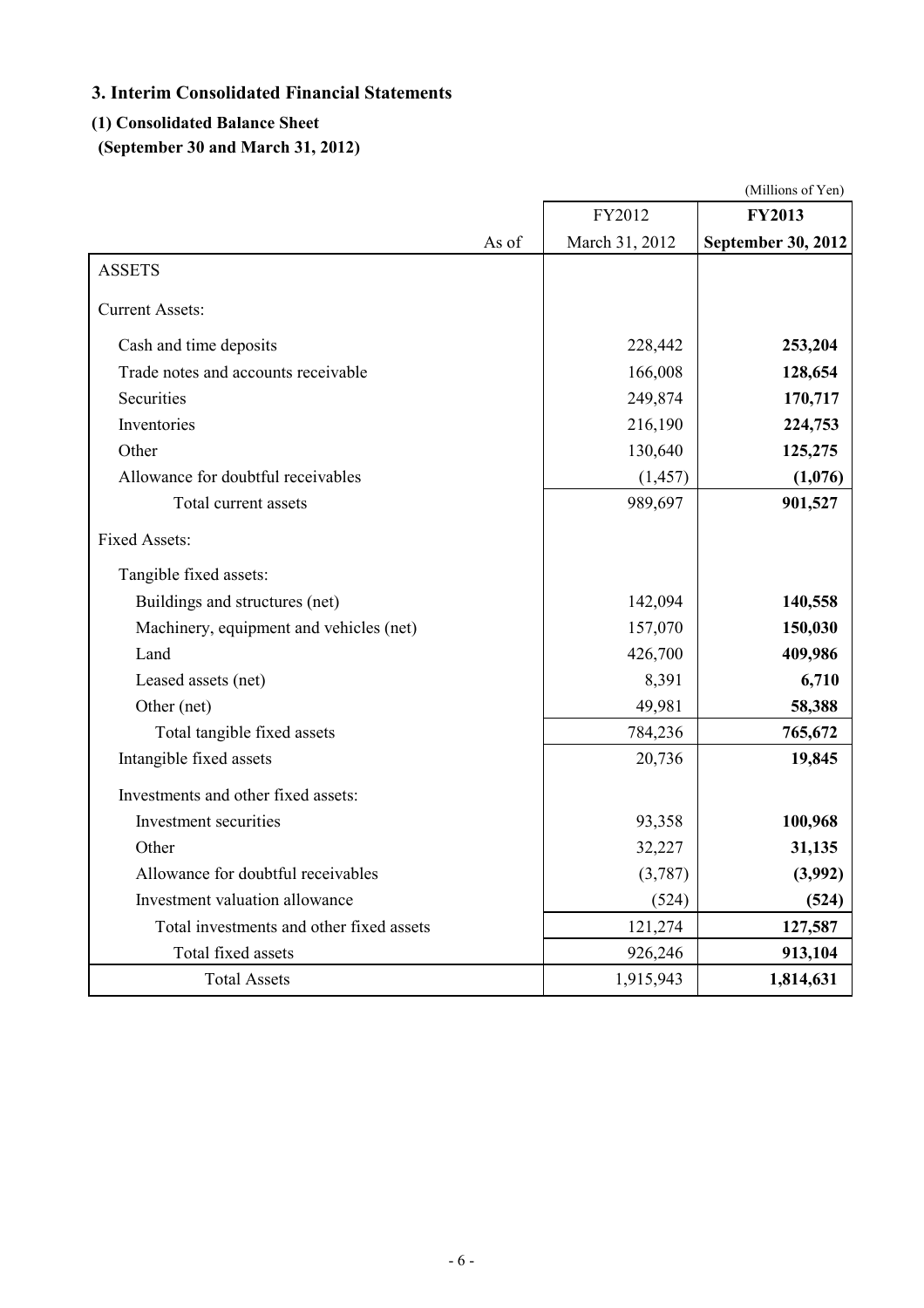(Millions of Yen)

|                                                                      | FY2012         | <b>FY2013</b>      |
|----------------------------------------------------------------------|----------------|--------------------|
| As of                                                                | March 31, 2012 | September 30, 2012 |
| <b>LIABILITIES</b>                                                   |                |                    |
| <b>Current Liabilities:</b>                                          |                |                    |
| Trade notes and accounts payable                                     | 244,405        | 203,033            |
| Short-term loans payable                                             | 65,842         | 78,262             |
| Long-term loans payable due within one year                          | 41,439         | 49,217             |
| Bonds due within one year                                            | 45,100         | 30,100             |
| Lease obligations                                                    | 7,702          | 3,437              |
| Accrued income taxes                                                 | 8,684          | 7,363              |
| Accrued expenses                                                     | 119,346        | 109,163            |
| Reserve for warranty expenses                                        | 33,178         | 32,636             |
| Other                                                                | 57,103         | 38,079             |
| Total current liabilities                                            | 622,799        | 551,290            |
| Fixed Liabilities:                                                   |                |                    |
| <b>Bonds</b>                                                         | 50,650         | 40,600             |
| Long-term loans payable                                              | 563,043        | 539,179            |
| Lease obligations                                                    | 4,309          | 3,951              |
| Deferred tax liability related to land revaluation                   | 79,774         | 75,304             |
| Employees' and executive officers' severance and retirement benefits | 76,150         | 72,278             |
| Reserve for loss from business of affiliates                         | 7,671          | 6,027              |
| Reserve for environmental measures                                   | 1,494          | 1,539              |
| Other reserves                                                       | 399            | 260                |
| Other                                                                | 35,225         | 37,845             |
| Total fixed liabilities                                              | 818,715        | 776,983            |
| <b>Total Liabilities</b>                                             | 1,441,514      | 1,328,273          |
| <b>EQUITY</b>                                                        |                |                    |
| Capital and Retained Earnings:                                       |                |                    |
| Common stock                                                         | 258,957        | 258,957            |
| Capital surplus                                                      | 242,649        | 242,649            |
| Retained earnings                                                    | (88, 715)      | (75, 032)          |
| Treasury stock                                                       | (2,190)        | (2,190)            |
| Total capital and retained earnings                                  | 410,701        | 424,384            |
| Accumulated Other Comprehensive Income/(loss)                        |                |                    |
| Net unrealized loss on available-for-sale securities                 | (160)          | (558)              |
| Net gain/(loss) on derivative instruments                            | (3,529)        | 871                |
| Land revaluation                                                     | 143,108        | 135,738            |
| Foreign currency translation adjustments                             | (76, 833)      | (76, 415)          |
| Pension adjustments recognized by foreign consolidated subsidiaries  | (4, 433)       | (5, 419)           |
| Total accumulated other comprehensive income                         | 58,153         | 54,217             |
| <b>Stock Acquisition Rights</b>                                      | 259            | 6                  |
| Minority Interests in Consolidated Subsidiaries                      | 5,316          | 7,751              |
| <b>Total Equity</b>                                                  | 474,429        | 486,358            |
| <b>Total Liabilities and Equity</b>                                  | 1,915,943      | 1,814,631          |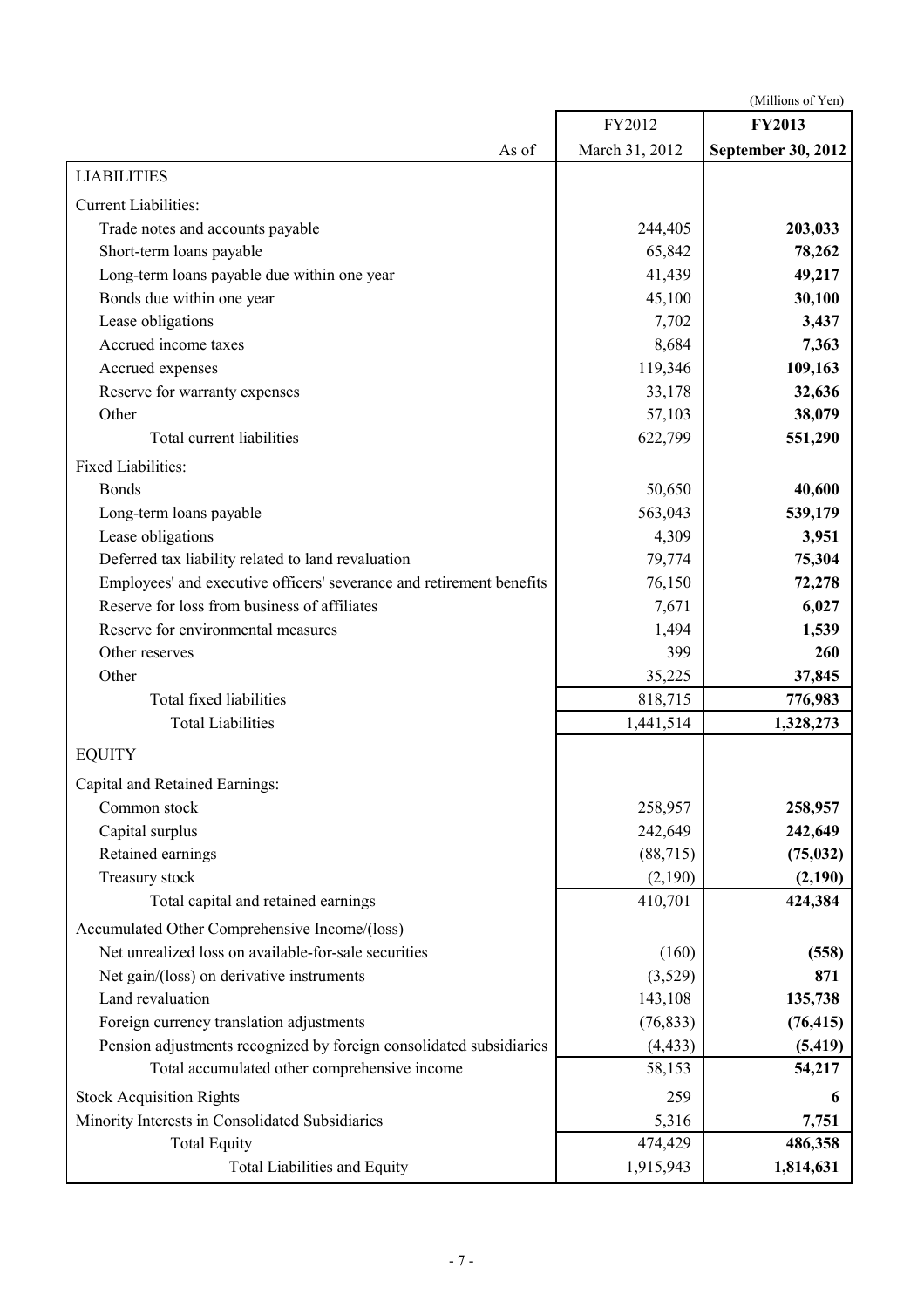# **(2) Consolidated Statements of Operations and Comprehensive Income For the first half ended September 30, 2012 and 2011**

# **Consolidated Statement of Operations**

|                                                                                                                                                                                        |                                   | (Millions of Yen)                |
|----------------------------------------------------------------------------------------------------------------------------------------------------------------------------------------|-----------------------------------|----------------------------------|
|                                                                                                                                                                                        | FY2012                            | <b>FY2013</b>                    |
| For the first half ended                                                                                                                                                               | September 30, 2011                | <b>September 30, 2012</b>        |
| Net sales                                                                                                                                                                              | 959,162                           | 1,023,503                        |
| Costs of sales                                                                                                                                                                         | 777,726                           | 807,771                          |
| Gross profit on sales                                                                                                                                                                  | 181,436                           | 215,732                          |
| Selling, general and administrative expenses                                                                                                                                           | 203,072                           | 204,257                          |
| Operating income/(loss)                                                                                                                                                                | (21, 636)                         | 11,475                           |
| Non-operating income<br>Interest income<br>Equity in net income of affiliated companies<br>Other<br>Total                                                                              | 1,143<br>7,040<br>2,430<br>10,613 | 1,245<br>2,096<br>2,669<br>6,010 |
| Non-operating expenses<br>Interest expense<br>Foreign exchange loss<br>Other                                                                                                           | 5,688<br>11,672<br>2,227          | 7,089<br>7,578<br>2,377          |
| Total                                                                                                                                                                                  | 19,587                            | 17,044                           |
| Ordinary income/(loss)                                                                                                                                                                 | (30,610)                          | 441                              |
| Extraordinary profits<br>Gain on sales of tangible fixed assets<br>Gain on sales of subsidiaries and affiliates' stocks<br>Other                                                       | 123<br>198                        | 288<br>9,574<br>766              |
| Total                                                                                                                                                                                  | 321                               | 10,628                           |
| <b>Extraordinary losses</b><br>Loss on retirement and sale of tangible fixed assets<br>Loss on impairment of fixed assets<br>Loss on disaster<br>Business restructuring costs<br>Other | 1,341<br>665<br>3,653<br>721      | 1,276<br>328<br>1,132<br>1,053   |
| Total                                                                                                                                                                                  | 6,380                             | 3,789                            |
| Income/(loss) before income taxes                                                                                                                                                      | (36,669)                          | 7,280                            |
| Income taxes<br>Current<br>Prior year<br>Deferred                                                                                                                                      | 6,632<br>(2,158)<br>(1,290)       | 8,567<br>(7, 110)                |
| Total                                                                                                                                                                                  | 3,184                             | 1,457                            |
| Income/(loss) before minority interests                                                                                                                                                | (39, 853)                         | 5,823                            |
| Minority interests in consolidated subsidiaries                                                                                                                                        | 26                                | 79                               |
| Net income/(loss)                                                                                                                                                                      | (39, 879)                         | 5,744                            |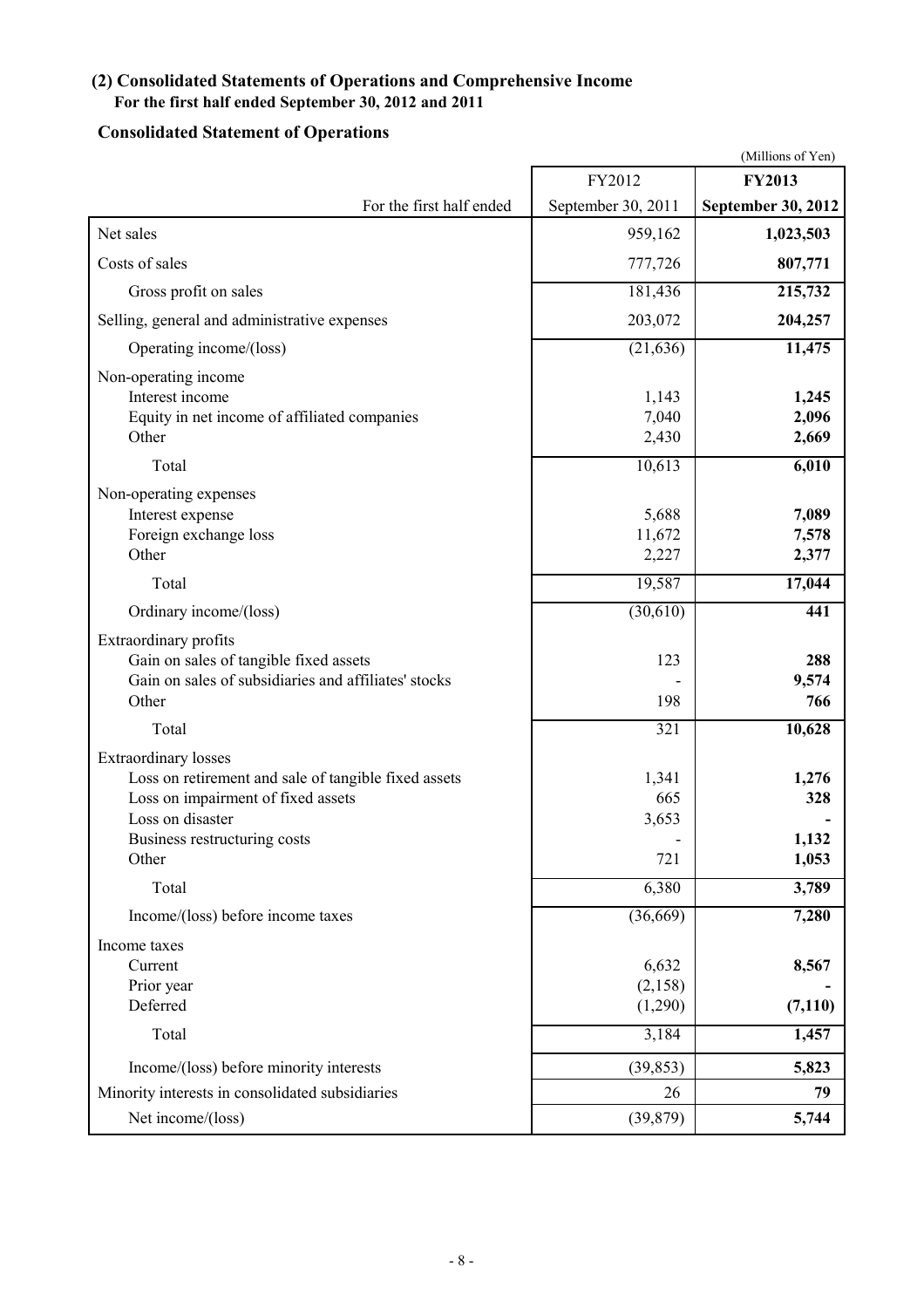# **Consolidated Statement of Comprehensive Income**

|                                                                                        |                    | (Millions of Yen)  |
|----------------------------------------------------------------------------------------|--------------------|--------------------|
|                                                                                        | FY2012             | <b>FY2013</b>      |
| For the first half ended                                                               | September 30, 2011 | September 30, 2012 |
| Income/(loss) before minority interests                                                | (39, 853)          | 5,823              |
| Other comprehensive income/(loss)                                                      |                    |                    |
| Net unrealized gain/(loss) on available-for-sale securities                            | 10                 | (405)              |
| Net gain on derivative instruments                                                     | 8,284              | 4,548              |
| Foreign currency translation adjustments                                               | (4, 422)           | (995)              |
| Pension adjustments recognized by foreign consolidated subsidiaries                    | <b>200</b>         | (986)              |
| Share of other comprehensive income of affiliates<br>accounted for using equity method | (773)              | 997                |
| Total                                                                                  | 3,299              | 3,159              |
| Comprehensive income/(loss)                                                            | (36, 554)          | 8,982              |
| Comprehensive income/(loss) attributable to:                                           |                    |                    |
| Owners of the parent                                                                   | (36, 462)          | 9,178              |
| Minority interests                                                                     | (92)               | (196)              |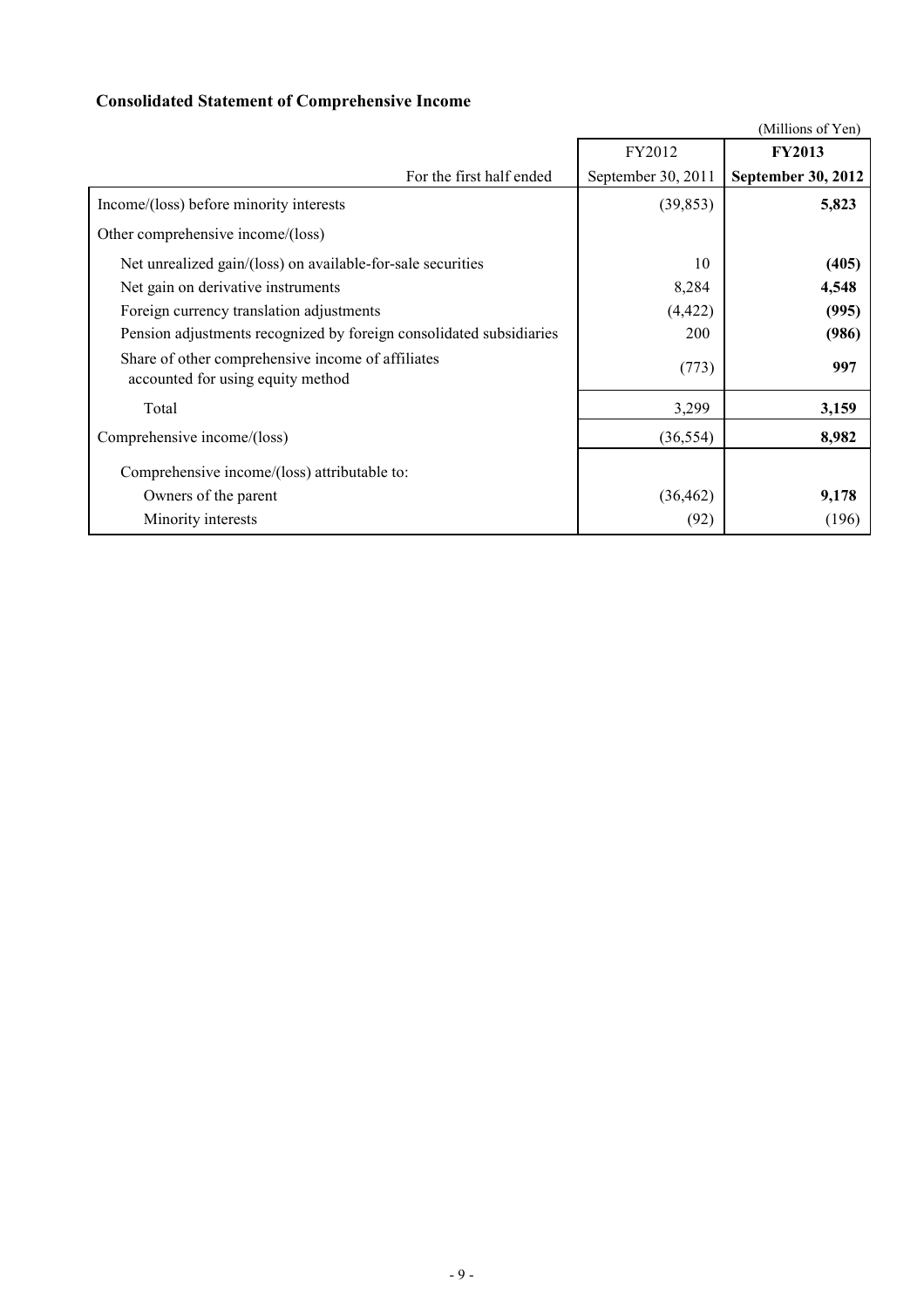# **For the three months ended September 30, 2012 and 2011**

# **Consolidated Statement of Operations**

| (Millions of Yen)                                                                                                                                                                                                                  |                         |                              |  |  |  |
|------------------------------------------------------------------------------------------------------------------------------------------------------------------------------------------------------------------------------------|-------------------------|------------------------------|--|--|--|
|                                                                                                                                                                                                                                    | FY2012                  | <b>FY2013</b>                |  |  |  |
| For the three months ended                                                                                                                                                                                                         | September 30, 2011      | September 30, 2012           |  |  |  |
| Net sales                                                                                                                                                                                                                          | 551,030                 | 516,888                      |  |  |  |
| Costs of sales                                                                                                                                                                                                                     | 445,950                 | 406,260                      |  |  |  |
| Gross profit on sales                                                                                                                                                                                                              | 105,080                 | 110,628                      |  |  |  |
| Selling, general and administrative expenses                                                                                                                                                                                       | 103,630                 | 100,953                      |  |  |  |
| Operating income                                                                                                                                                                                                                   | 1,450                   | 9,675                        |  |  |  |
| Non-operating income<br>Interest income<br>Equity in net income of affiliated companies<br>Foreign exchange gain<br>Other                                                                                                          | 562<br>3,368<br>1,063   | 641<br>889<br>1,867<br>1,064 |  |  |  |
| Total                                                                                                                                                                                                                              | 4,993                   | 4,461                        |  |  |  |
| Non-operating expenses<br>Interest expense<br>Foreign exchange loss<br>Other                                                                                                                                                       | 3,023<br>7,029<br>1,160 | 3,582<br>1,234               |  |  |  |
| Total                                                                                                                                                                                                                              | 11,212                  | 4,816                        |  |  |  |
| Ordinary income/(loss)                                                                                                                                                                                                             | (4,769)                 | 9,320                        |  |  |  |
| Extraordinary profits<br>Gain on sales of tangible fixed assets<br>Gain on sales of subsidiaries and affiliates' stocks<br>Gain on reversal of subscription rights to shares                                                       | 106<br>194              | 75<br>9,574                  |  |  |  |
| Total                                                                                                                                                                                                                              | 300                     | 9,649                        |  |  |  |
| <b>Extraordinary losses</b><br>Loss on retirement and sale of tangible fixed assets<br>Loss on valuation of investment securities<br>Loss on impairment of fixed assets<br>Loss on abolishment of retirement benefit plan<br>Other | 558<br>280<br>662<br>59 | 804<br>697<br>311<br>216     |  |  |  |
| Total                                                                                                                                                                                                                              | 1,559                   | 2,028                        |  |  |  |
| Income/(loss) before income taxes                                                                                                                                                                                                  | (6,028)                 | 16,941                       |  |  |  |
| Income taxes<br>Current<br>Deferred<br>Total                                                                                                                                                                                       | 3,187<br>5,124<br>8,311 | 5,036<br>(375)<br>4,661      |  |  |  |
| Income/(loss) before minority interests                                                                                                                                                                                            | (14, 339)               | 12,280                       |  |  |  |
| Minority interests in consolidated subsidiaries                                                                                                                                                                                    | (3)                     | 77                           |  |  |  |
| Net income/(loss)                                                                                                                                                                                                                  | (14, 336)               | 12,203                       |  |  |  |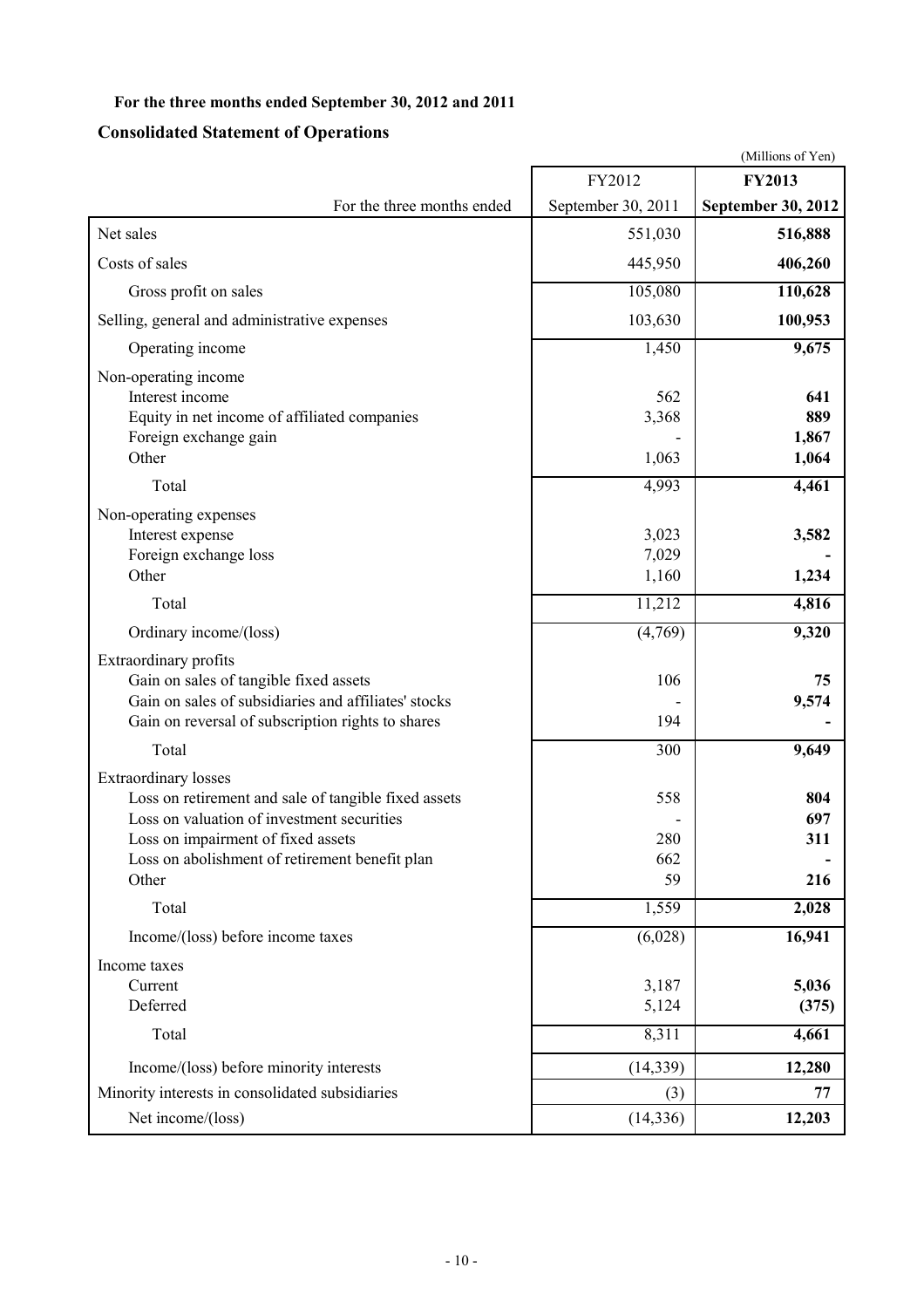# **Consolidated Statement of Comprehensive Income**

|                                                                                        |                    | (Millions of Yen)  |
|----------------------------------------------------------------------------------------|--------------------|--------------------|
|                                                                                        | FY2012             | <b>FY2013</b>      |
| For the three months ended                                                             | September 30, 2011 | September 30, 2012 |
| Income/(loss) before minority interests                                                | (14, 339)          | 12,280             |
| Other comprehensive income/(loss)                                                      |                    |                    |
| Net unrealized gain on available-for-sale securities                                   | 140                | 161                |
| Net gain/(loss) on derivative instruments                                              | 6,087              | (2,364)            |
| Foreign currency translation adjustments                                               | (5,160)            | 2,207              |
| Pension adjustments recognized by foreign consolidated subsidiaries                    | 132                | (1,169)            |
| Share of other comprehensive income of affiliates<br>accounted for using equity method | (2,956)            | (3,940)            |
| Total                                                                                  | (1,757)            | (5,105)            |
| Comprehensive income/(loss)                                                            | (16,096)           | 7,175              |
| Comprehensive income/(loss) attributable to:                                           |                    |                    |
| Owners of the parent                                                                   | (15,980)           | 7,287              |
| Minority interests                                                                     | (116)              | (112)              |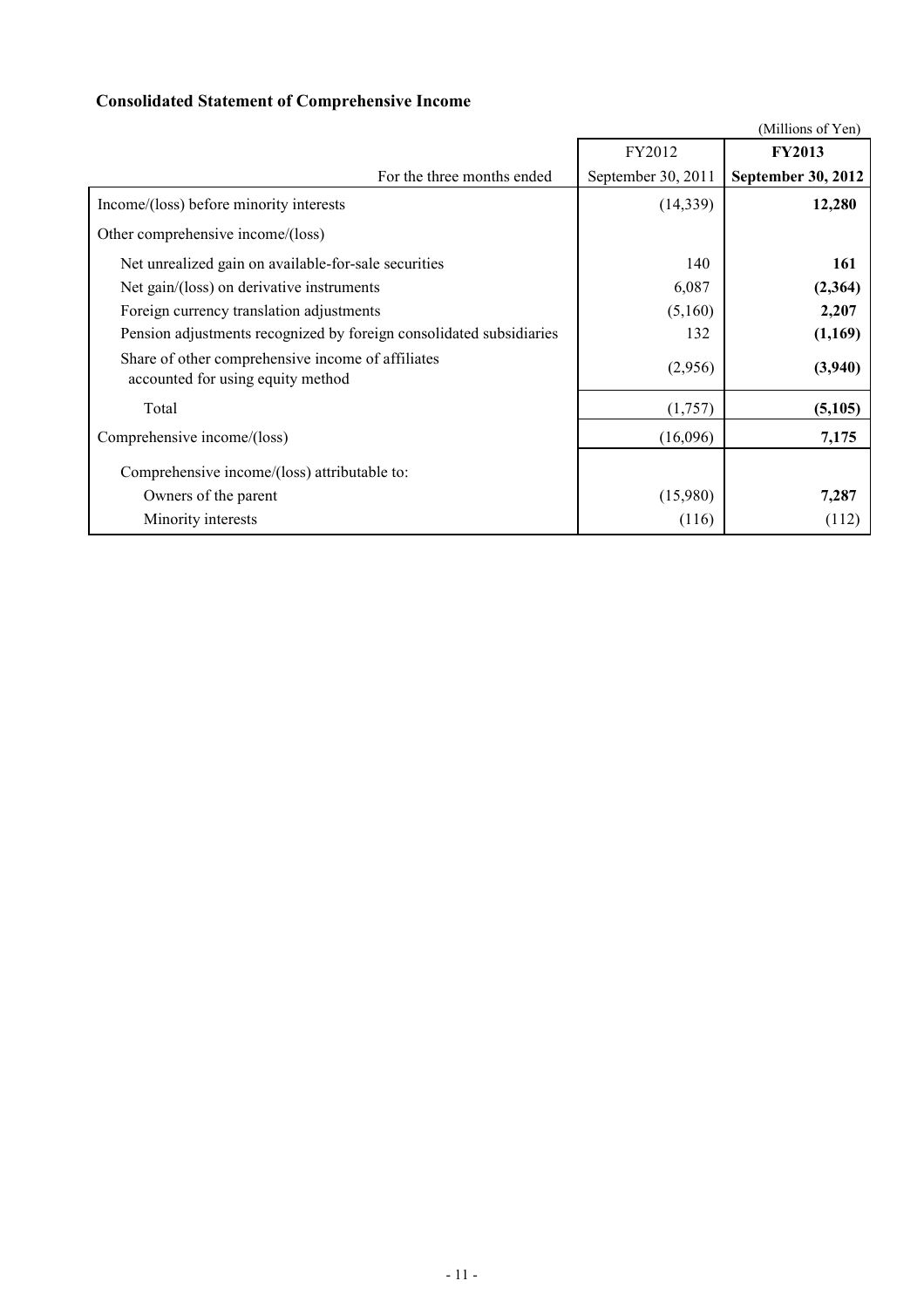# **(3) Consolidated Statement of Cash Flows**

# **For the first half ended September 30, 2012 and 2011**

| FY2012<br><b>FY2013</b><br>For the first half ended<br>September 30, 2011<br>September 30, 2012<br>Cash flows from operating activities:<br>Income/(loss) before income taxes<br>(36, 669)<br>7,280<br>Adjustments to reconcile income/(loss) before income taxes to net cash<br>provided by/(used in) operating activities:<br>Depreciation and amortization<br>34,779<br>29,829<br>Loss on impairment of fixed assets<br>665<br>328<br>Increase/(decrease) in allowance for doubtful receivables<br>(30)<br>222<br>Increase/(decrease) in reserve for warranty expenses<br>(4,233)<br>(542)<br>Increase/(decrease) in Employees' and executive officers'<br>severance and retirement benefits<br>(2,817)<br>(2, 453)<br>Increase/(decrease) in reserve for loss from business of affiliates<br>(1,644)<br>(1, 465)<br>Interest and dividend income<br>(1, 366)<br>(1,255)<br>7,089<br>5,688<br>Interest expense<br>Equity in net loss/(income) of affiliated companies<br>(7,040)<br>(2,096)<br>988<br>Loss/(gain) on retirement and sale of tangible fixed assets<br>1,218<br>Loss/(gain) on sales of subsidiaries and affiliates' stock<br>(9,574)<br>697<br>Loss/(gain) on valuation of investment securities<br>Decrease/(increase) in trade notes and accounts receivable<br>23,054<br>(6,250)<br>Decrease/(increase) in inventories<br>(41, 879)<br>(25, 125)<br>Increase/(decrease) in trade notes and accounts payable<br>(33,953)<br>55,455<br>Increase/(decrease) in other current liabilities<br>439<br>(8, 868)<br>Other<br>(6,094)<br>17,351<br>Subtotal<br>1,217<br>(9, 488)<br>Interest and dividends received<br>1,474<br>1,849<br>Interest paid<br>(6, 559)<br>(5, 448)<br>Income taxes refunded/(paid)<br>(7, 917)<br>(7, 857)<br>Net cash provided by/(used in) operating activities<br>(21,004)<br>(11, 725)<br>Cash flows from investing activities:<br>Payments into time deposits<br>(2,538)<br>Purchase of investment securities<br>(2,911)<br>(7)<br>173<br>Proceeds from sales and redemption of investment securities<br>396<br>Acquisition of tangible fixed assets<br>(26, 166)<br>(34,298)<br>Proceeds from sale of tangible fixed assets<br>624<br>15,059<br>Acquisition of intangible fixed assets<br>(4,789)<br>(2,811)<br>Decrease/(increase) in short-term loans receivable<br>(354)<br>(1)<br>Payment of long-term loans receivable<br>(286)<br>(365)<br>Collections of long-term loans receivable<br>43<br>174<br>Proceeds from sales of investments in subsidiaries resulting in<br>change in scope of consolidation<br>19,804<br>Other<br>(7)<br>(9)<br>(30, 416)<br>Net cash provided by/(used in) investing activities<br>(7, 853)<br>Cash flows from financing activities:<br>Net increase/(decrease) in short-term loans payable<br>14,364<br>(2,853)<br>Proceeds from long-term loans payable<br>1,500<br>152,550<br>Repayment of long-term loans payable<br>(56, 194)<br>(16,704)<br>Redemption of bonds<br>(25,050)<br>(50)<br>Repayment of lease obligations<br>(5,716)<br>(6,240)<br>Proceeds from stock issuance to minority shareholders<br>2,990<br>1,924<br>Cash dividends paid to minority shareholders<br>(1)<br>(15)<br>Other<br>(164)<br>Net cash provided by/(used in) financing activities<br>90,202<br>(29, 861)<br>Effects of exchange rate fluctuations on cash and cash equivalents<br>(12, 187)<br>(8, 428)<br>Net increase/(decrease) in cash and cash equivalents<br>26,595<br>(57, 867)<br>Cash and cash equivalents at beginning of the period<br>322,849<br>477,307<br>Increase/(decrease) in cash and cash equivalents resulting from<br>change of scope of consolidation<br>962<br>Cash and cash equivalents at end of the period<br>349,444<br>420,402 |  | (Millions of Yen) |
|---------------------------------------------------------------------------------------------------------------------------------------------------------------------------------------------------------------------------------------------------------------------------------------------------------------------------------------------------------------------------------------------------------------------------------------------------------------------------------------------------------------------------------------------------------------------------------------------------------------------------------------------------------------------------------------------------------------------------------------------------------------------------------------------------------------------------------------------------------------------------------------------------------------------------------------------------------------------------------------------------------------------------------------------------------------------------------------------------------------------------------------------------------------------------------------------------------------------------------------------------------------------------------------------------------------------------------------------------------------------------------------------------------------------------------------------------------------------------------------------------------------------------------------------------------------------------------------------------------------------------------------------------------------------------------------------------------------------------------------------------------------------------------------------------------------------------------------------------------------------------------------------------------------------------------------------------------------------------------------------------------------------------------------------------------------------------------------------------------------------------------------------------------------------------------------------------------------------------------------------------------------------------------------------------------------------------------------------------------------------------------------------------------------------------------------------------------------------------------------------------------------------------------------------------------------------------------------------------------------------------------------------------------------------------------------------------------------------------------------------------------------------------------------------------------------------------------------------------------------------------------------------------------------------------------------------------------------------------------------------------------------------------------------------------------------------------------------------------------------------------------------------------------------------------------------------------------------------------------------------------------------------------------------------------------------------------------------------------------------------------------------------------------------------------------------------------------------------------------------------------------------------------------------------------------------------------------------------------------------------------------------------------------------------------------------------------------------------------------|--|-------------------|
|                                                                                                                                                                                                                                                                                                                                                                                                                                                                                                                                                                                                                                                                                                                                                                                                                                                                                                                                                                                                                                                                                                                                                                                                                                                                                                                                                                                                                                                                                                                                                                                                                                                                                                                                                                                                                                                                                                                                                                                                                                                                                                                                                                                                                                                                                                                                                                                                                                                                                                                                                                                                                                                                                                                                                                                                                                                                                                                                                                                                                                                                                                                                                                                                                                                                                                                                                                                                                                                                                                                                                                                                                                                                                                                                 |  |                   |
|                                                                                                                                                                                                                                                                                                                                                                                                                                                                                                                                                                                                                                                                                                                                                                                                                                                                                                                                                                                                                                                                                                                                                                                                                                                                                                                                                                                                                                                                                                                                                                                                                                                                                                                                                                                                                                                                                                                                                                                                                                                                                                                                                                                                                                                                                                                                                                                                                                                                                                                                                                                                                                                                                                                                                                                                                                                                                                                                                                                                                                                                                                                                                                                                                                                                                                                                                                                                                                                                                                                                                                                                                                                                                                                                 |  |                   |
|                                                                                                                                                                                                                                                                                                                                                                                                                                                                                                                                                                                                                                                                                                                                                                                                                                                                                                                                                                                                                                                                                                                                                                                                                                                                                                                                                                                                                                                                                                                                                                                                                                                                                                                                                                                                                                                                                                                                                                                                                                                                                                                                                                                                                                                                                                                                                                                                                                                                                                                                                                                                                                                                                                                                                                                                                                                                                                                                                                                                                                                                                                                                                                                                                                                                                                                                                                                                                                                                                                                                                                                                                                                                                                                                 |  |                   |
|                                                                                                                                                                                                                                                                                                                                                                                                                                                                                                                                                                                                                                                                                                                                                                                                                                                                                                                                                                                                                                                                                                                                                                                                                                                                                                                                                                                                                                                                                                                                                                                                                                                                                                                                                                                                                                                                                                                                                                                                                                                                                                                                                                                                                                                                                                                                                                                                                                                                                                                                                                                                                                                                                                                                                                                                                                                                                                                                                                                                                                                                                                                                                                                                                                                                                                                                                                                                                                                                                                                                                                                                                                                                                                                                 |  |                   |
|                                                                                                                                                                                                                                                                                                                                                                                                                                                                                                                                                                                                                                                                                                                                                                                                                                                                                                                                                                                                                                                                                                                                                                                                                                                                                                                                                                                                                                                                                                                                                                                                                                                                                                                                                                                                                                                                                                                                                                                                                                                                                                                                                                                                                                                                                                                                                                                                                                                                                                                                                                                                                                                                                                                                                                                                                                                                                                                                                                                                                                                                                                                                                                                                                                                                                                                                                                                                                                                                                                                                                                                                                                                                                                                                 |  |                   |
|                                                                                                                                                                                                                                                                                                                                                                                                                                                                                                                                                                                                                                                                                                                                                                                                                                                                                                                                                                                                                                                                                                                                                                                                                                                                                                                                                                                                                                                                                                                                                                                                                                                                                                                                                                                                                                                                                                                                                                                                                                                                                                                                                                                                                                                                                                                                                                                                                                                                                                                                                                                                                                                                                                                                                                                                                                                                                                                                                                                                                                                                                                                                                                                                                                                                                                                                                                                                                                                                                                                                                                                                                                                                                                                                 |  |                   |
|                                                                                                                                                                                                                                                                                                                                                                                                                                                                                                                                                                                                                                                                                                                                                                                                                                                                                                                                                                                                                                                                                                                                                                                                                                                                                                                                                                                                                                                                                                                                                                                                                                                                                                                                                                                                                                                                                                                                                                                                                                                                                                                                                                                                                                                                                                                                                                                                                                                                                                                                                                                                                                                                                                                                                                                                                                                                                                                                                                                                                                                                                                                                                                                                                                                                                                                                                                                                                                                                                                                                                                                                                                                                                                                                 |  |                   |
|                                                                                                                                                                                                                                                                                                                                                                                                                                                                                                                                                                                                                                                                                                                                                                                                                                                                                                                                                                                                                                                                                                                                                                                                                                                                                                                                                                                                                                                                                                                                                                                                                                                                                                                                                                                                                                                                                                                                                                                                                                                                                                                                                                                                                                                                                                                                                                                                                                                                                                                                                                                                                                                                                                                                                                                                                                                                                                                                                                                                                                                                                                                                                                                                                                                                                                                                                                                                                                                                                                                                                                                                                                                                                                                                 |  |                   |
|                                                                                                                                                                                                                                                                                                                                                                                                                                                                                                                                                                                                                                                                                                                                                                                                                                                                                                                                                                                                                                                                                                                                                                                                                                                                                                                                                                                                                                                                                                                                                                                                                                                                                                                                                                                                                                                                                                                                                                                                                                                                                                                                                                                                                                                                                                                                                                                                                                                                                                                                                                                                                                                                                                                                                                                                                                                                                                                                                                                                                                                                                                                                                                                                                                                                                                                                                                                                                                                                                                                                                                                                                                                                                                                                 |  |                   |
|                                                                                                                                                                                                                                                                                                                                                                                                                                                                                                                                                                                                                                                                                                                                                                                                                                                                                                                                                                                                                                                                                                                                                                                                                                                                                                                                                                                                                                                                                                                                                                                                                                                                                                                                                                                                                                                                                                                                                                                                                                                                                                                                                                                                                                                                                                                                                                                                                                                                                                                                                                                                                                                                                                                                                                                                                                                                                                                                                                                                                                                                                                                                                                                                                                                                                                                                                                                                                                                                                                                                                                                                                                                                                                                                 |  |                   |
|                                                                                                                                                                                                                                                                                                                                                                                                                                                                                                                                                                                                                                                                                                                                                                                                                                                                                                                                                                                                                                                                                                                                                                                                                                                                                                                                                                                                                                                                                                                                                                                                                                                                                                                                                                                                                                                                                                                                                                                                                                                                                                                                                                                                                                                                                                                                                                                                                                                                                                                                                                                                                                                                                                                                                                                                                                                                                                                                                                                                                                                                                                                                                                                                                                                                                                                                                                                                                                                                                                                                                                                                                                                                                                                                 |  |                   |
|                                                                                                                                                                                                                                                                                                                                                                                                                                                                                                                                                                                                                                                                                                                                                                                                                                                                                                                                                                                                                                                                                                                                                                                                                                                                                                                                                                                                                                                                                                                                                                                                                                                                                                                                                                                                                                                                                                                                                                                                                                                                                                                                                                                                                                                                                                                                                                                                                                                                                                                                                                                                                                                                                                                                                                                                                                                                                                                                                                                                                                                                                                                                                                                                                                                                                                                                                                                                                                                                                                                                                                                                                                                                                                                                 |  |                   |
|                                                                                                                                                                                                                                                                                                                                                                                                                                                                                                                                                                                                                                                                                                                                                                                                                                                                                                                                                                                                                                                                                                                                                                                                                                                                                                                                                                                                                                                                                                                                                                                                                                                                                                                                                                                                                                                                                                                                                                                                                                                                                                                                                                                                                                                                                                                                                                                                                                                                                                                                                                                                                                                                                                                                                                                                                                                                                                                                                                                                                                                                                                                                                                                                                                                                                                                                                                                                                                                                                                                                                                                                                                                                                                                                 |  |                   |
|                                                                                                                                                                                                                                                                                                                                                                                                                                                                                                                                                                                                                                                                                                                                                                                                                                                                                                                                                                                                                                                                                                                                                                                                                                                                                                                                                                                                                                                                                                                                                                                                                                                                                                                                                                                                                                                                                                                                                                                                                                                                                                                                                                                                                                                                                                                                                                                                                                                                                                                                                                                                                                                                                                                                                                                                                                                                                                                                                                                                                                                                                                                                                                                                                                                                                                                                                                                                                                                                                                                                                                                                                                                                                                                                 |  |                   |
|                                                                                                                                                                                                                                                                                                                                                                                                                                                                                                                                                                                                                                                                                                                                                                                                                                                                                                                                                                                                                                                                                                                                                                                                                                                                                                                                                                                                                                                                                                                                                                                                                                                                                                                                                                                                                                                                                                                                                                                                                                                                                                                                                                                                                                                                                                                                                                                                                                                                                                                                                                                                                                                                                                                                                                                                                                                                                                                                                                                                                                                                                                                                                                                                                                                                                                                                                                                                                                                                                                                                                                                                                                                                                                                                 |  |                   |
|                                                                                                                                                                                                                                                                                                                                                                                                                                                                                                                                                                                                                                                                                                                                                                                                                                                                                                                                                                                                                                                                                                                                                                                                                                                                                                                                                                                                                                                                                                                                                                                                                                                                                                                                                                                                                                                                                                                                                                                                                                                                                                                                                                                                                                                                                                                                                                                                                                                                                                                                                                                                                                                                                                                                                                                                                                                                                                                                                                                                                                                                                                                                                                                                                                                                                                                                                                                                                                                                                                                                                                                                                                                                                                                                 |  |                   |
|                                                                                                                                                                                                                                                                                                                                                                                                                                                                                                                                                                                                                                                                                                                                                                                                                                                                                                                                                                                                                                                                                                                                                                                                                                                                                                                                                                                                                                                                                                                                                                                                                                                                                                                                                                                                                                                                                                                                                                                                                                                                                                                                                                                                                                                                                                                                                                                                                                                                                                                                                                                                                                                                                                                                                                                                                                                                                                                                                                                                                                                                                                                                                                                                                                                                                                                                                                                                                                                                                                                                                                                                                                                                                                                                 |  |                   |
|                                                                                                                                                                                                                                                                                                                                                                                                                                                                                                                                                                                                                                                                                                                                                                                                                                                                                                                                                                                                                                                                                                                                                                                                                                                                                                                                                                                                                                                                                                                                                                                                                                                                                                                                                                                                                                                                                                                                                                                                                                                                                                                                                                                                                                                                                                                                                                                                                                                                                                                                                                                                                                                                                                                                                                                                                                                                                                                                                                                                                                                                                                                                                                                                                                                                                                                                                                                                                                                                                                                                                                                                                                                                                                                                 |  |                   |
|                                                                                                                                                                                                                                                                                                                                                                                                                                                                                                                                                                                                                                                                                                                                                                                                                                                                                                                                                                                                                                                                                                                                                                                                                                                                                                                                                                                                                                                                                                                                                                                                                                                                                                                                                                                                                                                                                                                                                                                                                                                                                                                                                                                                                                                                                                                                                                                                                                                                                                                                                                                                                                                                                                                                                                                                                                                                                                                                                                                                                                                                                                                                                                                                                                                                                                                                                                                                                                                                                                                                                                                                                                                                                                                                 |  |                   |
|                                                                                                                                                                                                                                                                                                                                                                                                                                                                                                                                                                                                                                                                                                                                                                                                                                                                                                                                                                                                                                                                                                                                                                                                                                                                                                                                                                                                                                                                                                                                                                                                                                                                                                                                                                                                                                                                                                                                                                                                                                                                                                                                                                                                                                                                                                                                                                                                                                                                                                                                                                                                                                                                                                                                                                                                                                                                                                                                                                                                                                                                                                                                                                                                                                                                                                                                                                                                                                                                                                                                                                                                                                                                                                                                 |  |                   |
|                                                                                                                                                                                                                                                                                                                                                                                                                                                                                                                                                                                                                                                                                                                                                                                                                                                                                                                                                                                                                                                                                                                                                                                                                                                                                                                                                                                                                                                                                                                                                                                                                                                                                                                                                                                                                                                                                                                                                                                                                                                                                                                                                                                                                                                                                                                                                                                                                                                                                                                                                                                                                                                                                                                                                                                                                                                                                                                                                                                                                                                                                                                                                                                                                                                                                                                                                                                                                                                                                                                                                                                                                                                                                                                                 |  |                   |
|                                                                                                                                                                                                                                                                                                                                                                                                                                                                                                                                                                                                                                                                                                                                                                                                                                                                                                                                                                                                                                                                                                                                                                                                                                                                                                                                                                                                                                                                                                                                                                                                                                                                                                                                                                                                                                                                                                                                                                                                                                                                                                                                                                                                                                                                                                                                                                                                                                                                                                                                                                                                                                                                                                                                                                                                                                                                                                                                                                                                                                                                                                                                                                                                                                                                                                                                                                                                                                                                                                                                                                                                                                                                                                                                 |  |                   |
|                                                                                                                                                                                                                                                                                                                                                                                                                                                                                                                                                                                                                                                                                                                                                                                                                                                                                                                                                                                                                                                                                                                                                                                                                                                                                                                                                                                                                                                                                                                                                                                                                                                                                                                                                                                                                                                                                                                                                                                                                                                                                                                                                                                                                                                                                                                                                                                                                                                                                                                                                                                                                                                                                                                                                                                                                                                                                                                                                                                                                                                                                                                                                                                                                                                                                                                                                                                                                                                                                                                                                                                                                                                                                                                                 |  |                   |
|                                                                                                                                                                                                                                                                                                                                                                                                                                                                                                                                                                                                                                                                                                                                                                                                                                                                                                                                                                                                                                                                                                                                                                                                                                                                                                                                                                                                                                                                                                                                                                                                                                                                                                                                                                                                                                                                                                                                                                                                                                                                                                                                                                                                                                                                                                                                                                                                                                                                                                                                                                                                                                                                                                                                                                                                                                                                                                                                                                                                                                                                                                                                                                                                                                                                                                                                                                                                                                                                                                                                                                                                                                                                                                                                 |  |                   |
|                                                                                                                                                                                                                                                                                                                                                                                                                                                                                                                                                                                                                                                                                                                                                                                                                                                                                                                                                                                                                                                                                                                                                                                                                                                                                                                                                                                                                                                                                                                                                                                                                                                                                                                                                                                                                                                                                                                                                                                                                                                                                                                                                                                                                                                                                                                                                                                                                                                                                                                                                                                                                                                                                                                                                                                                                                                                                                                                                                                                                                                                                                                                                                                                                                                                                                                                                                                                                                                                                                                                                                                                                                                                                                                                 |  |                   |
|                                                                                                                                                                                                                                                                                                                                                                                                                                                                                                                                                                                                                                                                                                                                                                                                                                                                                                                                                                                                                                                                                                                                                                                                                                                                                                                                                                                                                                                                                                                                                                                                                                                                                                                                                                                                                                                                                                                                                                                                                                                                                                                                                                                                                                                                                                                                                                                                                                                                                                                                                                                                                                                                                                                                                                                                                                                                                                                                                                                                                                                                                                                                                                                                                                                                                                                                                                                                                                                                                                                                                                                                                                                                                                                                 |  |                   |
|                                                                                                                                                                                                                                                                                                                                                                                                                                                                                                                                                                                                                                                                                                                                                                                                                                                                                                                                                                                                                                                                                                                                                                                                                                                                                                                                                                                                                                                                                                                                                                                                                                                                                                                                                                                                                                                                                                                                                                                                                                                                                                                                                                                                                                                                                                                                                                                                                                                                                                                                                                                                                                                                                                                                                                                                                                                                                                                                                                                                                                                                                                                                                                                                                                                                                                                                                                                                                                                                                                                                                                                                                                                                                                                                 |  |                   |
|                                                                                                                                                                                                                                                                                                                                                                                                                                                                                                                                                                                                                                                                                                                                                                                                                                                                                                                                                                                                                                                                                                                                                                                                                                                                                                                                                                                                                                                                                                                                                                                                                                                                                                                                                                                                                                                                                                                                                                                                                                                                                                                                                                                                                                                                                                                                                                                                                                                                                                                                                                                                                                                                                                                                                                                                                                                                                                                                                                                                                                                                                                                                                                                                                                                                                                                                                                                                                                                                                                                                                                                                                                                                                                                                 |  |                   |
|                                                                                                                                                                                                                                                                                                                                                                                                                                                                                                                                                                                                                                                                                                                                                                                                                                                                                                                                                                                                                                                                                                                                                                                                                                                                                                                                                                                                                                                                                                                                                                                                                                                                                                                                                                                                                                                                                                                                                                                                                                                                                                                                                                                                                                                                                                                                                                                                                                                                                                                                                                                                                                                                                                                                                                                                                                                                                                                                                                                                                                                                                                                                                                                                                                                                                                                                                                                                                                                                                                                                                                                                                                                                                                                                 |  |                   |
|                                                                                                                                                                                                                                                                                                                                                                                                                                                                                                                                                                                                                                                                                                                                                                                                                                                                                                                                                                                                                                                                                                                                                                                                                                                                                                                                                                                                                                                                                                                                                                                                                                                                                                                                                                                                                                                                                                                                                                                                                                                                                                                                                                                                                                                                                                                                                                                                                                                                                                                                                                                                                                                                                                                                                                                                                                                                                                                                                                                                                                                                                                                                                                                                                                                                                                                                                                                                                                                                                                                                                                                                                                                                                                                                 |  |                   |
|                                                                                                                                                                                                                                                                                                                                                                                                                                                                                                                                                                                                                                                                                                                                                                                                                                                                                                                                                                                                                                                                                                                                                                                                                                                                                                                                                                                                                                                                                                                                                                                                                                                                                                                                                                                                                                                                                                                                                                                                                                                                                                                                                                                                                                                                                                                                                                                                                                                                                                                                                                                                                                                                                                                                                                                                                                                                                                                                                                                                                                                                                                                                                                                                                                                                                                                                                                                                                                                                                                                                                                                                                                                                                                                                 |  |                   |
|                                                                                                                                                                                                                                                                                                                                                                                                                                                                                                                                                                                                                                                                                                                                                                                                                                                                                                                                                                                                                                                                                                                                                                                                                                                                                                                                                                                                                                                                                                                                                                                                                                                                                                                                                                                                                                                                                                                                                                                                                                                                                                                                                                                                                                                                                                                                                                                                                                                                                                                                                                                                                                                                                                                                                                                                                                                                                                                                                                                                                                                                                                                                                                                                                                                                                                                                                                                                                                                                                                                                                                                                                                                                                                                                 |  |                   |
|                                                                                                                                                                                                                                                                                                                                                                                                                                                                                                                                                                                                                                                                                                                                                                                                                                                                                                                                                                                                                                                                                                                                                                                                                                                                                                                                                                                                                                                                                                                                                                                                                                                                                                                                                                                                                                                                                                                                                                                                                                                                                                                                                                                                                                                                                                                                                                                                                                                                                                                                                                                                                                                                                                                                                                                                                                                                                                                                                                                                                                                                                                                                                                                                                                                                                                                                                                                                                                                                                                                                                                                                                                                                                                                                 |  |                   |
|                                                                                                                                                                                                                                                                                                                                                                                                                                                                                                                                                                                                                                                                                                                                                                                                                                                                                                                                                                                                                                                                                                                                                                                                                                                                                                                                                                                                                                                                                                                                                                                                                                                                                                                                                                                                                                                                                                                                                                                                                                                                                                                                                                                                                                                                                                                                                                                                                                                                                                                                                                                                                                                                                                                                                                                                                                                                                                                                                                                                                                                                                                                                                                                                                                                                                                                                                                                                                                                                                                                                                                                                                                                                                                                                 |  |                   |
|                                                                                                                                                                                                                                                                                                                                                                                                                                                                                                                                                                                                                                                                                                                                                                                                                                                                                                                                                                                                                                                                                                                                                                                                                                                                                                                                                                                                                                                                                                                                                                                                                                                                                                                                                                                                                                                                                                                                                                                                                                                                                                                                                                                                                                                                                                                                                                                                                                                                                                                                                                                                                                                                                                                                                                                                                                                                                                                                                                                                                                                                                                                                                                                                                                                                                                                                                                                                                                                                                                                                                                                                                                                                                                                                 |  |                   |
|                                                                                                                                                                                                                                                                                                                                                                                                                                                                                                                                                                                                                                                                                                                                                                                                                                                                                                                                                                                                                                                                                                                                                                                                                                                                                                                                                                                                                                                                                                                                                                                                                                                                                                                                                                                                                                                                                                                                                                                                                                                                                                                                                                                                                                                                                                                                                                                                                                                                                                                                                                                                                                                                                                                                                                                                                                                                                                                                                                                                                                                                                                                                                                                                                                                                                                                                                                                                                                                                                                                                                                                                                                                                                                                                 |  |                   |
|                                                                                                                                                                                                                                                                                                                                                                                                                                                                                                                                                                                                                                                                                                                                                                                                                                                                                                                                                                                                                                                                                                                                                                                                                                                                                                                                                                                                                                                                                                                                                                                                                                                                                                                                                                                                                                                                                                                                                                                                                                                                                                                                                                                                                                                                                                                                                                                                                                                                                                                                                                                                                                                                                                                                                                                                                                                                                                                                                                                                                                                                                                                                                                                                                                                                                                                                                                                                                                                                                                                                                                                                                                                                                                                                 |  |                   |
|                                                                                                                                                                                                                                                                                                                                                                                                                                                                                                                                                                                                                                                                                                                                                                                                                                                                                                                                                                                                                                                                                                                                                                                                                                                                                                                                                                                                                                                                                                                                                                                                                                                                                                                                                                                                                                                                                                                                                                                                                                                                                                                                                                                                                                                                                                                                                                                                                                                                                                                                                                                                                                                                                                                                                                                                                                                                                                                                                                                                                                                                                                                                                                                                                                                                                                                                                                                                                                                                                                                                                                                                                                                                                                                                 |  |                   |
|                                                                                                                                                                                                                                                                                                                                                                                                                                                                                                                                                                                                                                                                                                                                                                                                                                                                                                                                                                                                                                                                                                                                                                                                                                                                                                                                                                                                                                                                                                                                                                                                                                                                                                                                                                                                                                                                                                                                                                                                                                                                                                                                                                                                                                                                                                                                                                                                                                                                                                                                                                                                                                                                                                                                                                                                                                                                                                                                                                                                                                                                                                                                                                                                                                                                                                                                                                                                                                                                                                                                                                                                                                                                                                                                 |  |                   |
|                                                                                                                                                                                                                                                                                                                                                                                                                                                                                                                                                                                                                                                                                                                                                                                                                                                                                                                                                                                                                                                                                                                                                                                                                                                                                                                                                                                                                                                                                                                                                                                                                                                                                                                                                                                                                                                                                                                                                                                                                                                                                                                                                                                                                                                                                                                                                                                                                                                                                                                                                                                                                                                                                                                                                                                                                                                                                                                                                                                                                                                                                                                                                                                                                                                                                                                                                                                                                                                                                                                                                                                                                                                                                                                                 |  |                   |
|                                                                                                                                                                                                                                                                                                                                                                                                                                                                                                                                                                                                                                                                                                                                                                                                                                                                                                                                                                                                                                                                                                                                                                                                                                                                                                                                                                                                                                                                                                                                                                                                                                                                                                                                                                                                                                                                                                                                                                                                                                                                                                                                                                                                                                                                                                                                                                                                                                                                                                                                                                                                                                                                                                                                                                                                                                                                                                                                                                                                                                                                                                                                                                                                                                                                                                                                                                                                                                                                                                                                                                                                                                                                                                                                 |  |                   |
|                                                                                                                                                                                                                                                                                                                                                                                                                                                                                                                                                                                                                                                                                                                                                                                                                                                                                                                                                                                                                                                                                                                                                                                                                                                                                                                                                                                                                                                                                                                                                                                                                                                                                                                                                                                                                                                                                                                                                                                                                                                                                                                                                                                                                                                                                                                                                                                                                                                                                                                                                                                                                                                                                                                                                                                                                                                                                                                                                                                                                                                                                                                                                                                                                                                                                                                                                                                                                                                                                                                                                                                                                                                                                                                                 |  |                   |
|                                                                                                                                                                                                                                                                                                                                                                                                                                                                                                                                                                                                                                                                                                                                                                                                                                                                                                                                                                                                                                                                                                                                                                                                                                                                                                                                                                                                                                                                                                                                                                                                                                                                                                                                                                                                                                                                                                                                                                                                                                                                                                                                                                                                                                                                                                                                                                                                                                                                                                                                                                                                                                                                                                                                                                                                                                                                                                                                                                                                                                                                                                                                                                                                                                                                                                                                                                                                                                                                                                                                                                                                                                                                                                                                 |  |                   |
|                                                                                                                                                                                                                                                                                                                                                                                                                                                                                                                                                                                                                                                                                                                                                                                                                                                                                                                                                                                                                                                                                                                                                                                                                                                                                                                                                                                                                                                                                                                                                                                                                                                                                                                                                                                                                                                                                                                                                                                                                                                                                                                                                                                                                                                                                                                                                                                                                                                                                                                                                                                                                                                                                                                                                                                                                                                                                                                                                                                                                                                                                                                                                                                                                                                                                                                                                                                                                                                                                                                                                                                                                                                                                                                                 |  |                   |
|                                                                                                                                                                                                                                                                                                                                                                                                                                                                                                                                                                                                                                                                                                                                                                                                                                                                                                                                                                                                                                                                                                                                                                                                                                                                                                                                                                                                                                                                                                                                                                                                                                                                                                                                                                                                                                                                                                                                                                                                                                                                                                                                                                                                                                                                                                                                                                                                                                                                                                                                                                                                                                                                                                                                                                                                                                                                                                                                                                                                                                                                                                                                                                                                                                                                                                                                                                                                                                                                                                                                                                                                                                                                                                                                 |  |                   |
|                                                                                                                                                                                                                                                                                                                                                                                                                                                                                                                                                                                                                                                                                                                                                                                                                                                                                                                                                                                                                                                                                                                                                                                                                                                                                                                                                                                                                                                                                                                                                                                                                                                                                                                                                                                                                                                                                                                                                                                                                                                                                                                                                                                                                                                                                                                                                                                                                                                                                                                                                                                                                                                                                                                                                                                                                                                                                                                                                                                                                                                                                                                                                                                                                                                                                                                                                                                                                                                                                                                                                                                                                                                                                                                                 |  |                   |
|                                                                                                                                                                                                                                                                                                                                                                                                                                                                                                                                                                                                                                                                                                                                                                                                                                                                                                                                                                                                                                                                                                                                                                                                                                                                                                                                                                                                                                                                                                                                                                                                                                                                                                                                                                                                                                                                                                                                                                                                                                                                                                                                                                                                                                                                                                                                                                                                                                                                                                                                                                                                                                                                                                                                                                                                                                                                                                                                                                                                                                                                                                                                                                                                                                                                                                                                                                                                                                                                                                                                                                                                                                                                                                                                 |  |                   |
|                                                                                                                                                                                                                                                                                                                                                                                                                                                                                                                                                                                                                                                                                                                                                                                                                                                                                                                                                                                                                                                                                                                                                                                                                                                                                                                                                                                                                                                                                                                                                                                                                                                                                                                                                                                                                                                                                                                                                                                                                                                                                                                                                                                                                                                                                                                                                                                                                                                                                                                                                                                                                                                                                                                                                                                                                                                                                                                                                                                                                                                                                                                                                                                                                                                                                                                                                                                                                                                                                                                                                                                                                                                                                                                                 |  |                   |
|                                                                                                                                                                                                                                                                                                                                                                                                                                                                                                                                                                                                                                                                                                                                                                                                                                                                                                                                                                                                                                                                                                                                                                                                                                                                                                                                                                                                                                                                                                                                                                                                                                                                                                                                                                                                                                                                                                                                                                                                                                                                                                                                                                                                                                                                                                                                                                                                                                                                                                                                                                                                                                                                                                                                                                                                                                                                                                                                                                                                                                                                                                                                                                                                                                                                                                                                                                                                                                                                                                                                                                                                                                                                                                                                 |  |                   |
|                                                                                                                                                                                                                                                                                                                                                                                                                                                                                                                                                                                                                                                                                                                                                                                                                                                                                                                                                                                                                                                                                                                                                                                                                                                                                                                                                                                                                                                                                                                                                                                                                                                                                                                                                                                                                                                                                                                                                                                                                                                                                                                                                                                                                                                                                                                                                                                                                                                                                                                                                                                                                                                                                                                                                                                                                                                                                                                                                                                                                                                                                                                                                                                                                                                                                                                                                                                                                                                                                                                                                                                                                                                                                                                                 |  |                   |
|                                                                                                                                                                                                                                                                                                                                                                                                                                                                                                                                                                                                                                                                                                                                                                                                                                                                                                                                                                                                                                                                                                                                                                                                                                                                                                                                                                                                                                                                                                                                                                                                                                                                                                                                                                                                                                                                                                                                                                                                                                                                                                                                                                                                                                                                                                                                                                                                                                                                                                                                                                                                                                                                                                                                                                                                                                                                                                                                                                                                                                                                                                                                                                                                                                                                                                                                                                                                                                                                                                                                                                                                                                                                                                                                 |  |                   |
|                                                                                                                                                                                                                                                                                                                                                                                                                                                                                                                                                                                                                                                                                                                                                                                                                                                                                                                                                                                                                                                                                                                                                                                                                                                                                                                                                                                                                                                                                                                                                                                                                                                                                                                                                                                                                                                                                                                                                                                                                                                                                                                                                                                                                                                                                                                                                                                                                                                                                                                                                                                                                                                                                                                                                                                                                                                                                                                                                                                                                                                                                                                                                                                                                                                                                                                                                                                                                                                                                                                                                                                                                                                                                                                                 |  |                   |
|                                                                                                                                                                                                                                                                                                                                                                                                                                                                                                                                                                                                                                                                                                                                                                                                                                                                                                                                                                                                                                                                                                                                                                                                                                                                                                                                                                                                                                                                                                                                                                                                                                                                                                                                                                                                                                                                                                                                                                                                                                                                                                                                                                                                                                                                                                                                                                                                                                                                                                                                                                                                                                                                                                                                                                                                                                                                                                                                                                                                                                                                                                                                                                                                                                                                                                                                                                                                                                                                                                                                                                                                                                                                                                                                 |  |                   |
|                                                                                                                                                                                                                                                                                                                                                                                                                                                                                                                                                                                                                                                                                                                                                                                                                                                                                                                                                                                                                                                                                                                                                                                                                                                                                                                                                                                                                                                                                                                                                                                                                                                                                                                                                                                                                                                                                                                                                                                                                                                                                                                                                                                                                                                                                                                                                                                                                                                                                                                                                                                                                                                                                                                                                                                                                                                                                                                                                                                                                                                                                                                                                                                                                                                                                                                                                                                                                                                                                                                                                                                                                                                                                                                                 |  |                   |
|                                                                                                                                                                                                                                                                                                                                                                                                                                                                                                                                                                                                                                                                                                                                                                                                                                                                                                                                                                                                                                                                                                                                                                                                                                                                                                                                                                                                                                                                                                                                                                                                                                                                                                                                                                                                                                                                                                                                                                                                                                                                                                                                                                                                                                                                                                                                                                                                                                                                                                                                                                                                                                                                                                                                                                                                                                                                                                                                                                                                                                                                                                                                                                                                                                                                                                                                                                                                                                                                                                                                                                                                                                                                                                                                 |  |                   |
|                                                                                                                                                                                                                                                                                                                                                                                                                                                                                                                                                                                                                                                                                                                                                                                                                                                                                                                                                                                                                                                                                                                                                                                                                                                                                                                                                                                                                                                                                                                                                                                                                                                                                                                                                                                                                                                                                                                                                                                                                                                                                                                                                                                                                                                                                                                                                                                                                                                                                                                                                                                                                                                                                                                                                                                                                                                                                                                                                                                                                                                                                                                                                                                                                                                                                                                                                                                                                                                                                                                                                                                                                                                                                                                                 |  |                   |
|                                                                                                                                                                                                                                                                                                                                                                                                                                                                                                                                                                                                                                                                                                                                                                                                                                                                                                                                                                                                                                                                                                                                                                                                                                                                                                                                                                                                                                                                                                                                                                                                                                                                                                                                                                                                                                                                                                                                                                                                                                                                                                                                                                                                                                                                                                                                                                                                                                                                                                                                                                                                                                                                                                                                                                                                                                                                                                                                                                                                                                                                                                                                                                                                                                                                                                                                                                                                                                                                                                                                                                                                                                                                                                                                 |  |                   |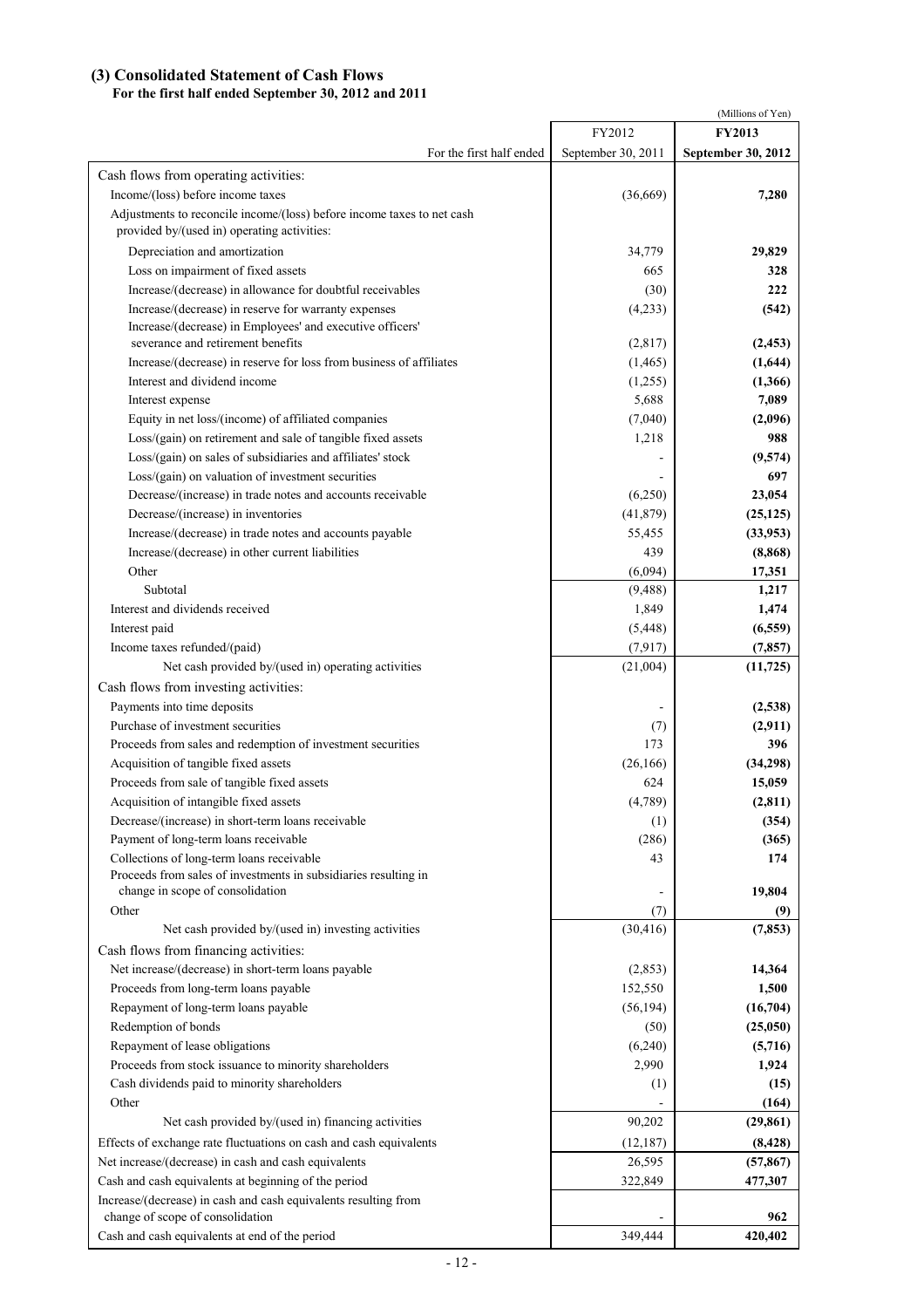# **(4) Note on the Assumptions as Going Concern**

None

# **(5) Significant Changes in the Amount of Equity**

None

# **(6) Segment Information**

## I. FY2012 First Half (April 1, 2011 through September 30, 2011)

# **1) Sales and Income or Loss by Reportable Segments**

Reportable Segments FY2012 First Half  $\qquad \qquad$  North Other Adjustment Consolidated Ended September 30, 2011 | Japan | America | Europe | areas | Total | (Note 1) | (Note 2) Net sales: Outside customers 1 418,643 239,042 157,544 143,933 959,162 - 959,162 Inter-segment 1416,467 2,864 5,596 538 425,465 (425,465) -Total 835,110 241,906 163,140 144,471 1,384,627 (425,465) 959,162 Segment income/(loss) (17,483) (22,343) 6,432 5,801 (27,593) 5,957 (21,636)

Notes: 1. The adjustment on segment income/(loss) are eliminations of inter-segment transactions.

2. Segment income/(loss) is reconciled with the operating income/(loss) in the consolidated statement of operations for FY2012 first half ended September 30, 2011.

### **2) Impairment Loss on Fixed Assets and Goodwill by Reportable Segment**

In FY2012 first half ended September 30, 2011, impairment losses on fixed assets, gains from negative goodwill and changes in the amount of goodwill, that were material, were not recognized.

# **II. FY2013 First Half (April 1, 2012 through September 30, 2012)**

### **1) Sales and Income or Loss by Reportable Segments**

Reportable Segments **FY2013 First Half North North Other Adjustment Consolidated Ended September 30, 2012** Japan America Europe areas Total (Note 1) (Note 2) Net sales: Outside customers **401,696 293,514 138,613 189,680 1,023,503 - 1,023,503** Inter-segment **470,888 1,504 4,773 448 477,613 (477,613) -** Total **872,584 295,018 143,386 190,128 1,501,116 (477,613) 1,023,503** Segment income/(loss) **31,919** (25,964) 330 8,597 14,882 (3,407) 11,475

Notes: 1. The adjustment on segment income/(loss) are eliminations of inter-segment transactions.

2. Segment income/(loss) is reconciled with the operating income/(loss) in the consolidated statement of operations for FY2013 first half ended September 30, 2012.

### **2) Impairment Loss on Fixed Assets and Goodwill by Reportable Segment**

In FY2013 first half ended September 30, 2012, impairment losses on fixed assets, gains from negative goodwill and changes in the amount of goodwill, that were material, were not recognized.

(Millions of Yen)

(Millions of Yen)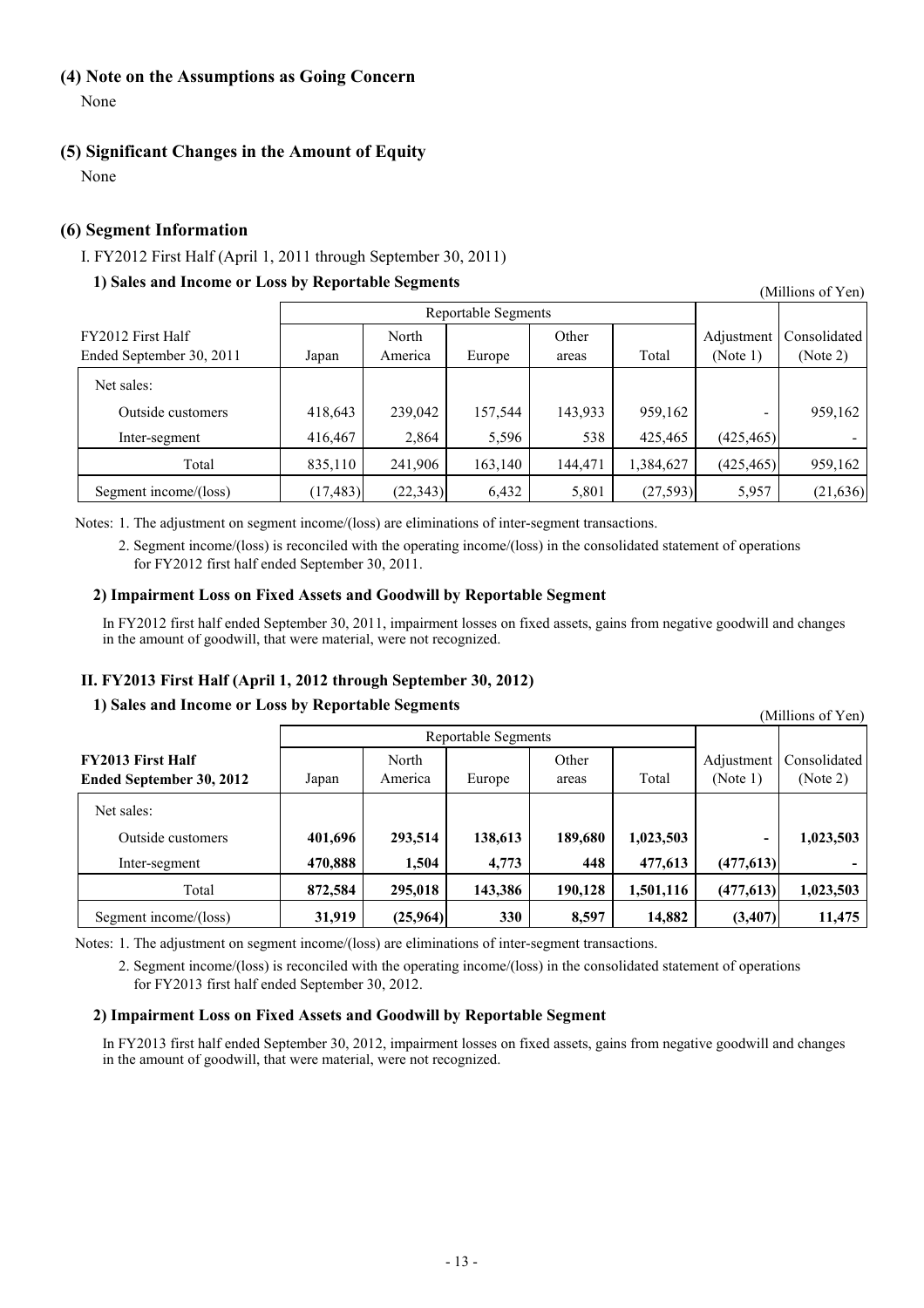### **3) Changes in Reportable Segments**

(Significant Changes in calculation for segment income or loss)

From the first quarter of Fiscal Year ending March 31, 2013, Mazda has changed its useful lives for most of tangible fixed assets and residual values for all of the tangible fixed assets. As a results, segment income of "Japan" for the first half of Fiscal Year ending March 31, 2013 increased by 2,616 million yen.

In addition, from the first quarter of Fiscal Year ending March 31, 2013, domestic consolidated subsidiaries grouped in "Japan" segment have changed the depreciation method based on the reform amendment tax law. The effect of this change on segment income for the first half of Fiscal Year ending March 31, 2013 was immaterial.

In detail, please refer to "(2) Changes in accounting policies / Changes in accounting estimates / Restatement" on Page 4.

# **(7) Changes in Consolidation Scope and Application of Equity Method**

### (Changes in scope of consolidation)

From the first quarter of Fiscal Year ending March 31, 2013, Logistics Alliance (Thailand) Co., Ltd. and Kurashiki Kako (Dalian) Co., Ltd. were included in the scope of consolidation due to increase in their materiality.

From the second quarter of Fiscal Year ending March 31, 2013, Toyo Advanced Technologies Co., Ltd. and its subsidiary company of Microtechno Corporation were excluded from the scope of consolidation due to sale of a part of shares in Toyo Advanced Technologies Co., Ltd. In addition, Mazda Motor Manufacturing Rus, OOO, whose company name was changed to MAZDA SOLLERS Manufacturing Rus LLC, was excluded from the scope of consolidation due to decrease in the ratio of voting right with an allocation of new shares to a third party.

### (Changes in scope of equity method)

From the second quarter of Fiscal Year ending March 31, 2013, Toyo Advanced Technologies Co., Ltd. was included in the equity method-applied affiliate due to sale of a part of shares. In addition, MAZDA SOLLERS Manufacturing Rus LLC was included in the equity method-applied affiliate due to an allocation of new shares to a third party.

# **(8) Additional Information**

(Adoption of Consolidated taxation system)

From the first quarter of Fiscal Year ending March 31, 2013, Consolidated taxation system has been adopted.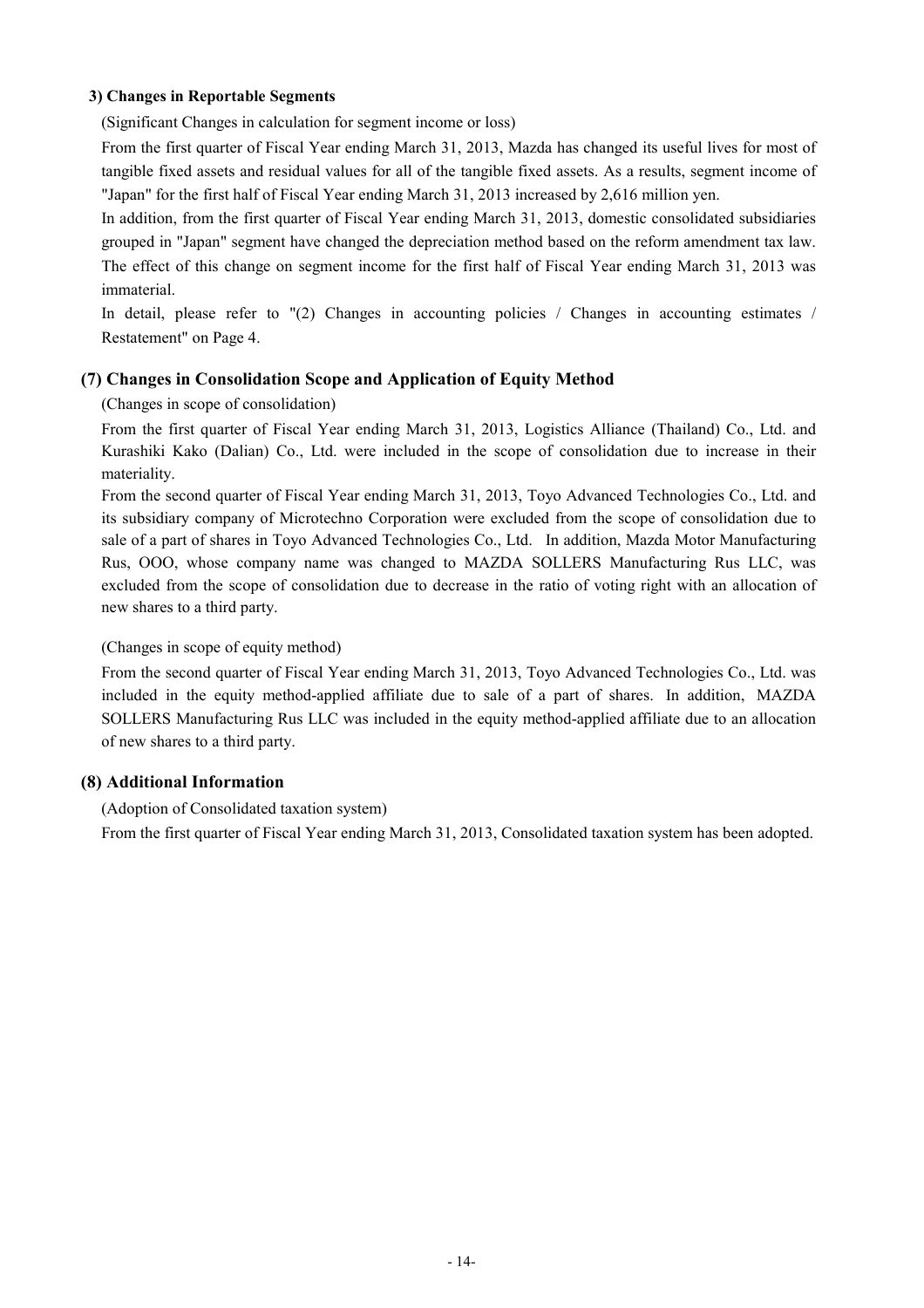# **4. Supplementary Information**

### **Production and Sales Information**

### **a) Production Volume**

|       |                | FY2012 First Half<br>Ended September 30, 2011 | <b>FY2013 First Half</b><br>Ended September 30, 2012 | Increase / (Decrease) |
|-------|----------------|-----------------------------------------------|------------------------------------------------------|-----------------------|
| Japan | Passenger cars | units<br>401,119                              | units<br>404,947                                     | units<br>3,828        |
|       | Trucks         | 8,274                                         | 7,505                                                | (769)                 |
|       | Total          | 409,393                                       | 412,452                                              | 3,059                 |

Note: Production volume figures do not include those Mazda-brand vehicles produced by the following joint venture assembly plants with Ford Motor Company (that are accounted for by the equity method):

|                                   | FY2012 First Half        | <b>FY2013 First Half</b> |                       |
|-----------------------------------|--------------------------|--------------------------|-----------------------|
|                                   | Ended September 30, 2011 | Ended September 30, 2012 | Increase / (Decrease) |
| AutoAlliance International, Inc.  | $16.411$ units           | 29.331 units             | $12,920$ units        |
| AutoAlliance (Thailand) Co., Ltd. | 39,989 units             | 52,887 units             | 12,898 units          |

### **b) Sales by Reportable Segment**

|               | FY2012 First Half<br>Ended September 30, 2011 | <b>FY2013 First Half</b><br>Ended September 30, 2012 | Increase / (Decrease) |
|---------------|-----------------------------------------------|------------------------------------------------------|-----------------------|
|               | millions of yen                               | millions of yen                                      | millions of yen       |
| Japan         | 418,643                                       | 401,696                                              | (16, 947)             |
| North America | 239,042                                       | 293,514                                              | 54,472                |
| Europe        | 157,544                                       | 138,613                                              | (18, 931)             |
| Other areas   | 143,933                                       | 189,680                                              | 45,747                |
| Total         | 959,162                                       | 1,023,503                                            | 64,341                |

Note: Inter-segment transactions are eliminated from the sales figures shown in the above table.

### **c) Sales by Product Type**

|                            |         | FY2012 First Half<br>Ended September 30, 2011 |         | <b>FY2013 First Half</b><br>Ended September 30, 2012 | Increase / (Decrease) |                 |  |
|----------------------------|---------|-----------------------------------------------|---------|------------------------------------------------------|-----------------------|-----------------|--|
|                            | units   | millions of yen                               | units   | millions of yen                                      | units                 | millions of yen |  |
| Vehicles                   | 469,674 | 690,314                                       | 501,668 | 792,622                                              | 31,994                | 102,308         |  |
| Knockdown Parts (Overseas) |         | 53,618                                        |         | 33,072                                               |                       | (20, 546)       |  |
| Parts                      |         | 100,334                                       |         | 94,108                                               |                       | (6,226)         |  |
| Other                      |         | 114,896                                       |         | 103,701                                              |                       | (11, 195)       |  |
| Total                      |         | 959,162                                       |         | 1,023,503                                            |                       | 64,341          |  |

### **< Wholesales Volume by Market >**

|          |                | FY2012 First Half<br>Ended September 30, 2011 | <b>FY2013 First Half</b><br>Ended September 30, 2012 | Increase / (Decrease) |
|----------|----------------|-----------------------------------------------|------------------------------------------------------|-----------------------|
| Vehicles |                | units                                         | units                                                | units                 |
|          | Japan          | 108,648                                       | 115,170                                              | 6,522                 |
|          | North America  | 152,534                                       | 175,140                                              | 22,606                |
|          | Europe         | 73,991                                        | 67,595                                               | (6,396)               |
|          | Other areas    | 134,501                                       | 143,763                                              | 9,262                 |
|          | Overseas Total | 361,026                                       | 386,498                                              | 25,472                |
|          | Total          | 469,674                                       | 501,668                                              | 31,994                |